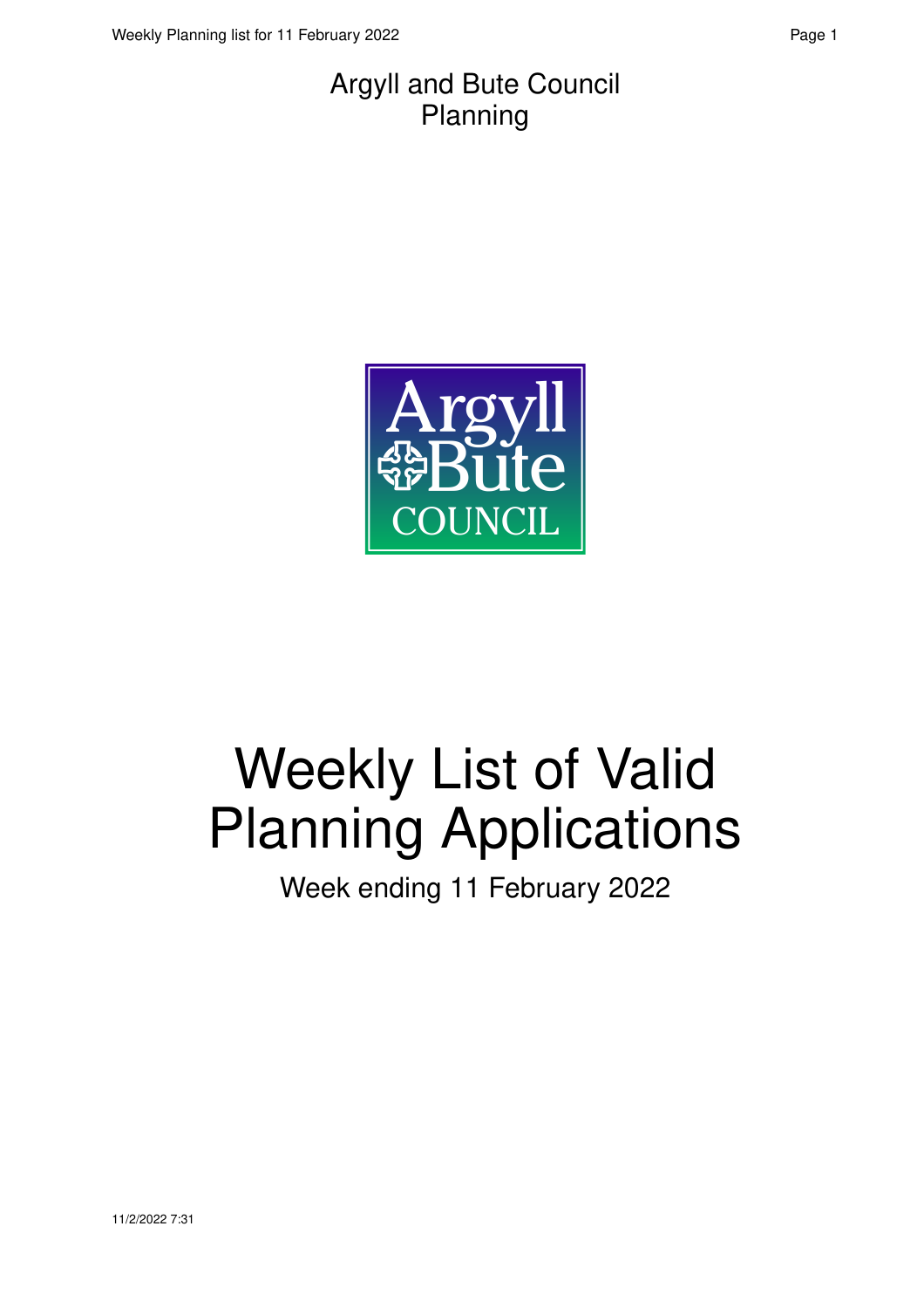### **Bute and Cowal**

| Reference:                                                                                                                             | 21/00913/PP                                                                                                                                                                                                                                                                                                                                                                                         | Officer:<br>Telephone:                                    | <b>Brian Close</b><br>01546 605518 |  |
|----------------------------------------------------------------------------------------------------------------------------------------|-----------------------------------------------------------------------------------------------------------------------------------------------------------------------------------------------------------------------------------------------------------------------------------------------------------------------------------------------------------------------------------------------------|-----------------------------------------------------------|------------------------------------|--|
| <b>Ward Details:</b><br><b>Community Council:</b><br>Proposal:<br>Location:<br><b>Applicant:</b><br>Agent:                             | 07 - Dunoon<br><b>Dunoon Community Council</b><br>Alterations and change of use from business (previous tax<br>offices) to dwellinghouse including the removal of fire escape<br>and installation of replacement fire escape<br>1 West Street, Kirn, Dunoon, Argyll And Bute, PA23 8EB<br>Mr Alan Hickman<br>Garden Cottage, Otter Ferry, Tighnabruaich, Argyll And Bute,<br><b>PA21 2DH</b><br>N/A |                                                           |                                    |  |
| <b>Development Type:</b><br><b>Grid Ref:</b>                                                                                           | N03B - Housing - Local<br>217770 - 677543                                                                                                                                                                                                                                                                                                                                                           |                                                           |                                    |  |
| Reference:                                                                                                                             | 21/01955/PP                                                                                                                                                                                                                                                                                                                                                                                         | Officer:                                                  | <b>Brian Close</b>                 |  |
| <b>Ward Details:</b><br><b>Community Council:</b><br>Proposal:<br>Location:<br><b>Applicant:</b><br>Agent:<br><b>Development Type:</b> | Telephone:<br>01546 605518<br>07 - Dunoon<br>Dunoon Community Council<br>Erection of industrial shed and siting of bagging machine<br>14 Jane Street, Dunoon, Argyll And Bute<br>Mr Steven Shaw<br>Gravel Yard, 10-12 Jane Street, Dunoon, Argyll And Bute, PA23<br>7HX<br>Architeco Ltd<br>43 Argyll Street, Dunoon, Argyll And Bute, PA23 7HG<br>N10B - Other developments - Local                |                                                           |                                    |  |
| <b>Grid Ref:</b>                                                                                                                       | 217278 - 676411                                                                                                                                                                                                                                                                                                                                                                                     |                                                           |                                    |  |
| Reference:                                                                                                                             | 21/02572/PP                                                                                                                                                                                                                                                                                                                                                                                         | Officer:<br>Telephone:                                    | <b>Brian Close</b><br>01546 605518 |  |
| <b>Ward Details:</b><br><b>Community Council:</b><br>Proposal:                                                                         | 06 - Cowal<br><b>Cairndow Community Council</b><br>Erection of 4 cabins for tourism use and installation of private<br>wastewater treatment system                                                                                                                                                                                                                                                  |                                                           |                                    |  |
| Location:<br><b>Applicant:</b>                                                                                                         | Land At Clachan Farm, Cairndow, Argyll And Bute<br>Georope Ltd<br>7RP                                                                                                                                                                                                                                                                                                                               | Drumbreck Farm, Eastfield Road, Caldercruix, Airdrie, ML6 |                                    |  |
| Agent:                                                                                                                                 | Linearchitecture Ltd<br>Unit 2 Oak, Killean Mill Business Park, Killearn, G63 9LQ                                                                                                                                                                                                                                                                                                                   |                                                           |                                    |  |
| <b>Development Type:</b><br><b>Grid Ref:</b>                                                                                           | N10B - Other developments - Local<br>218776 - 712713                                                                                                                                                                                                                                                                                                                                                |                                                           |                                    |  |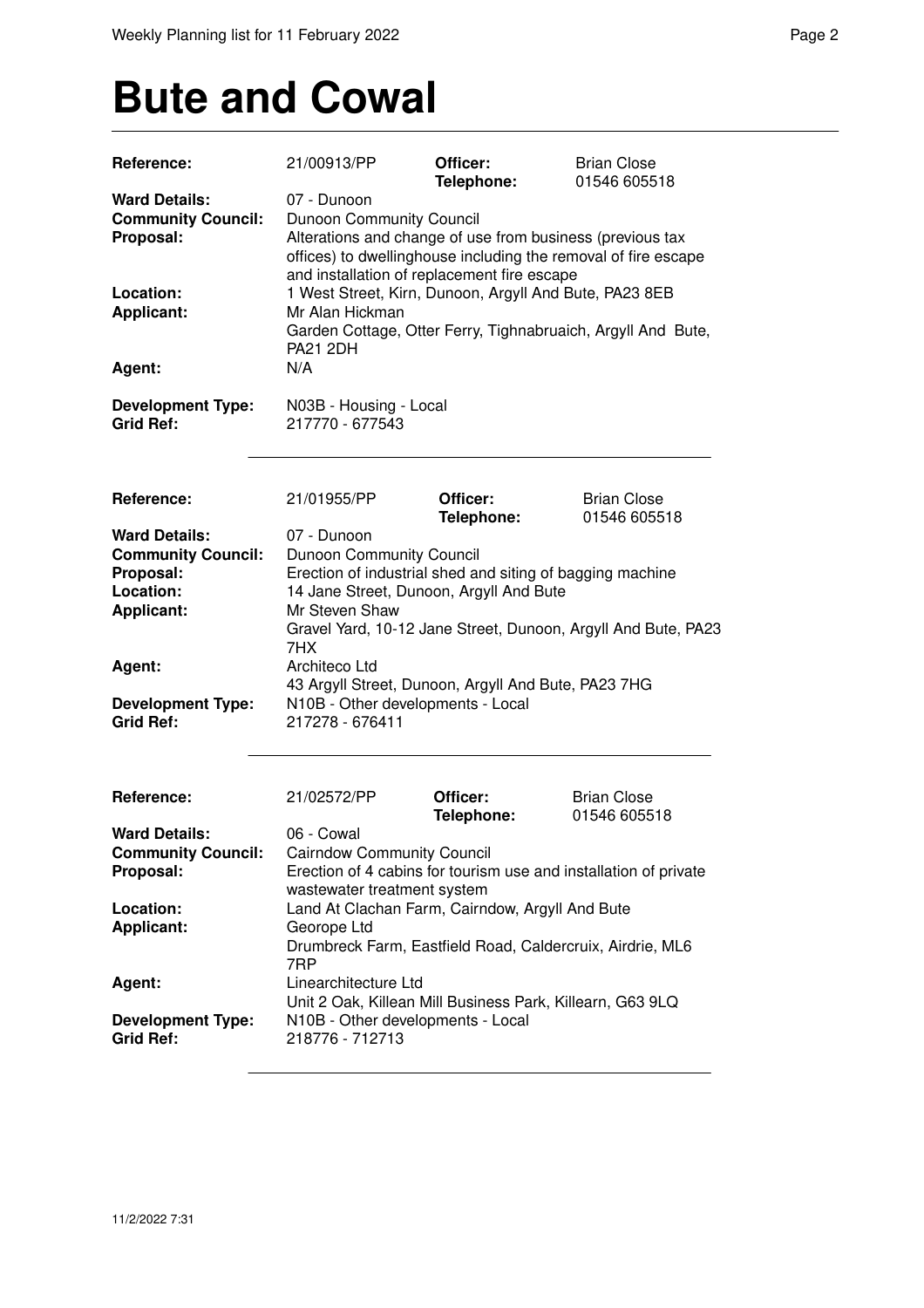Weekly Planning list for 11 February 2022 **Page 3** Page 3

| Reference:                                   | 21/02622/PP                                                                                                               | Officer:<br>Telephone: | <b>Brian Close</b><br>01546 605518 |
|----------------------------------------------|---------------------------------------------------------------------------------------------------------------------------|------------------------|------------------------------------|
| <b>Ward Details:</b>                         | 06 - Cowal                                                                                                                |                        |                                    |
| <b>Community Council:</b>                    | <b>Sandbank Community Council</b>                                                                                         |                        |                                    |
| Proposal:                                    | Installation of outdoor exercise equipment together with associ-<br>ated bollards and screen fencing (part retrospective) |                        |                                    |
| Location:                                    | Ardnadam Community Park, Shore Road, Sandbank, Argyll<br>And Bute                                                         |                        |                                    |
| <b>Applicant:</b>                            | <b>Sandbank Community Council</b><br>Broxwood Cottage, Shore Road, Sandbank, Argyll And Bute,<br><b>PA23 8PD</b>          |                        |                                    |
| Agent:                                       | Douglas Galloway<br>12 Dixon Avenue, Kirn, Dunoon, Argyll And Bute, PA23 8NA                                              |                        |                                    |
| <b>Development Type:</b><br><b>Grid Ref:</b> | N10B - Other developments - Local<br>216507 - 680333                                                                      |                        |                                    |

| Reference:                | 21/02679/PP                                                    | Officer:   | Steven Gove  |
|---------------------------|----------------------------------------------------------------|------------|--------------|
|                           |                                                                | Telephone: | 01546 605518 |
| <b>Ward Details:</b>      | 08 - Isle Of Bute                                              |            |              |
| <b>Community Council:</b> | <b>Bute Community Council</b>                                  |            |              |
| Proposal:                 | Demolition of single storey garage and erection of replacement |            |              |
|                           | garage with home office above                                  |            |              |
| Location:                 | Lodge Eleonore, Ascog, Isle Of Bute, Argyll And Bute, PA20     |            |              |
|                           | 9ET                                                            |            |              |
| <b>Applicant:</b>         | Mr Ian McCulloch                                               |            |              |
|                           | Dalegarth, Ascog, Isle Of Bute, Argyll And Bute, PA20 9ET      |            |              |
| Agent:                    | Sean Douglas                                                   |            |              |
|                           | 418 Morningside Road, Edinburgh, EH10 5HY                      |            |              |
| <b>Development Type:</b>  | N01 - Householder developments                                 |            |              |
| <b>Grid Ref:</b>          | 210586 - 663578                                                |            |              |

| Reference:                                   | 21/02680/CONAC                                                                                                         | Officer:<br>Telephone: | Steven Gove<br>01546 605518 |
|----------------------------------------------|------------------------------------------------------------------------------------------------------------------------|------------------------|-----------------------------|
| <b>Ward Details:</b>                         | 08 - Isle Of Bute                                                                                                      |                        |                             |
| <b>Community Council:</b>                    | <b>Bute Community Council</b>                                                                                          |                        |                             |
| Proposal:                                    | Demolition of single storey garage                                                                                     |                        |                             |
| Location:                                    | Lodge Eleonore, Ascog, Isle Of Bute, Argyll And Bute, PA20<br>9ET                                                      |                        |                             |
| <b>Applicant:</b>                            | Mr Ian McCulloch                                                                                                       |                        |                             |
| Agent:                                       | Dalegarth, Ascog, Isle Of Bute, Argyll And Bute, PA20 9ET<br>Sean Douglas<br>418 Morningside Road, Edinburgh, EH10 5HY |                        |                             |
| <b>Development Type:</b><br><b>Grid Ref:</b> | N14 - Listed bldg + con area consents<br>210586 - 663578                                                               |                        |                             |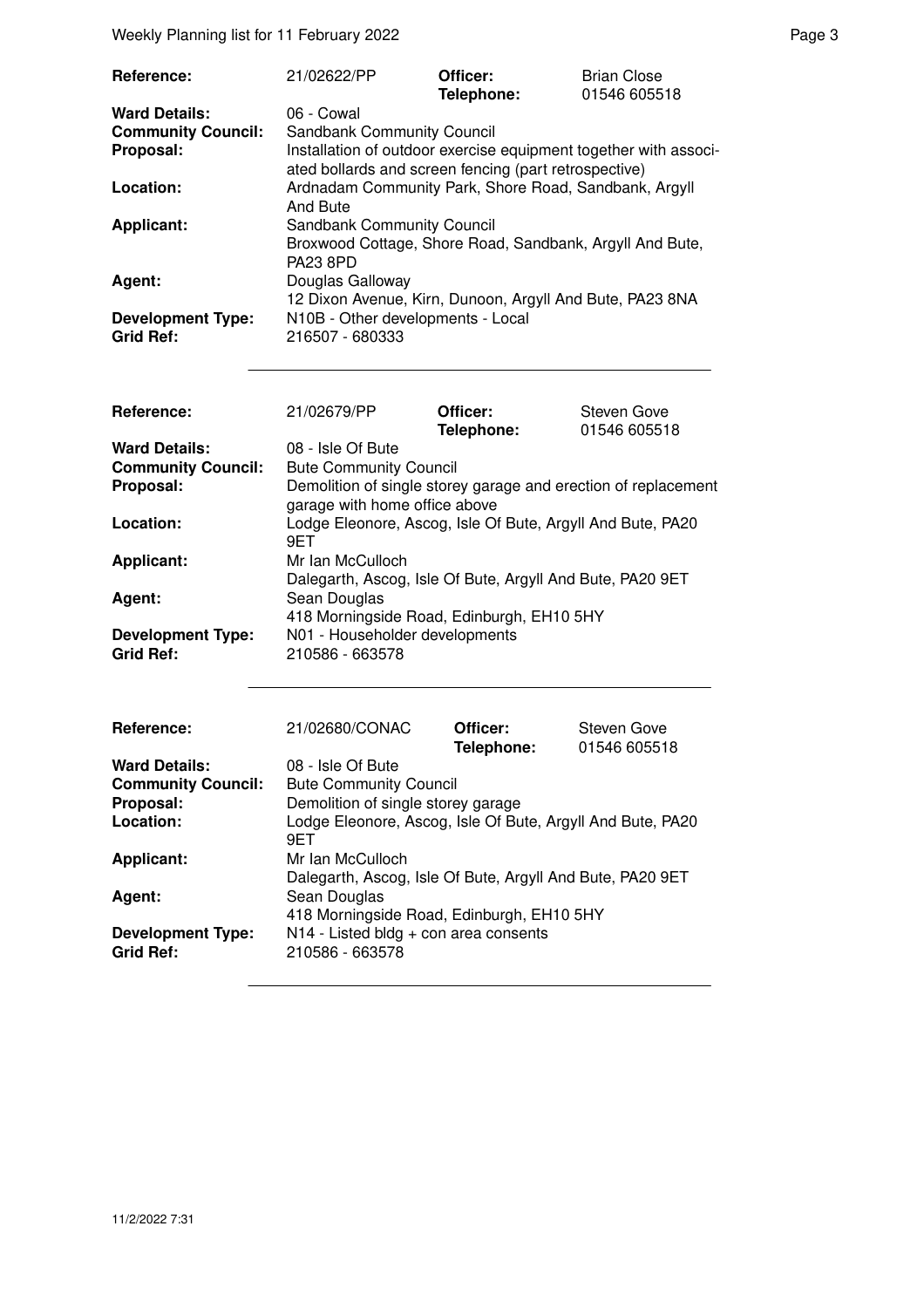Weekly Planning list for 11 February 2022 **Page 4** Page 4

| Reference:<br><b>Ward Details:</b><br><b>Community Council:</b><br>Proposal:<br>Location: | 22/00123/LIB<br>06 - Cowal<br>Colintraive And Glendaruel CC<br>Alterations to garden room/summerhouse (retrospective) | Officer:<br>Telephone: | Steven Gove<br>01546 605518<br>Dunans Castle, Glendaruel, Colintraive, Argyll And Bute, PA22 |  |
|-------------------------------------------------------------------------------------------|-----------------------------------------------------------------------------------------------------------------------|------------------------|----------------------------------------------------------------------------------------------|--|
| <b>Applicant:</b>                                                                         | 3AD<br>Mr Charles Dixon-Spain<br>Dunans Castle, Glendaruel, Colintraive, Argyll And Bute, PA22<br>3AD                 |                        |                                                                                              |  |
| Agent:                                                                                    | Bell Ingram<br>Durn, Isla Road, Perth, Perthshire, PH2 7HF                                                            |                        |                                                                                              |  |
| <b>Development Type:</b><br><b>Grid Ref:</b>                                              | N14 - Listed bldg + con area consents<br>204081 - 691118                                                              |                        |                                                                                              |  |
| Reference:                                                                                | 22/00241/PNWAY                                                                                                        | Officer:<br>Telephone: | Allocated To Area Office<br>01546 605518                                                     |  |
| <b>Ward Details:</b>                                                                      | 06 - Cowal                                                                                                            |                        |                                                                                              |  |
| <b>Community Council:</b>                                                                 | <b>Kilfinan Community Council</b>                                                                                     |                        |                                                                                              |  |
| Proposal:<br>Location:                                                                    | Formation of forest track                                                                                             |                        |                                                                                              |  |
| <b>Applicant:</b>                                                                         | Caladh Estate Woodland, Tighnabruaich, Argyll And Bute<br>Mr John Wilson-Beales<br>C/o Agent                          |                        |                                                                                              |  |
| Agent:                                                                                    | Scottish Woodlands<br>2 Smithy Lane , Lochgilphead, Argyll And Bute, PA31 8TA                                         |                        |                                                                                              |  |
| <b>Development Type:</b><br><b>Grid Ref:</b>                                              | G C22W - Forestry Private Way<br>199466 - 675239                                                                      |                        |                                                                                              |  |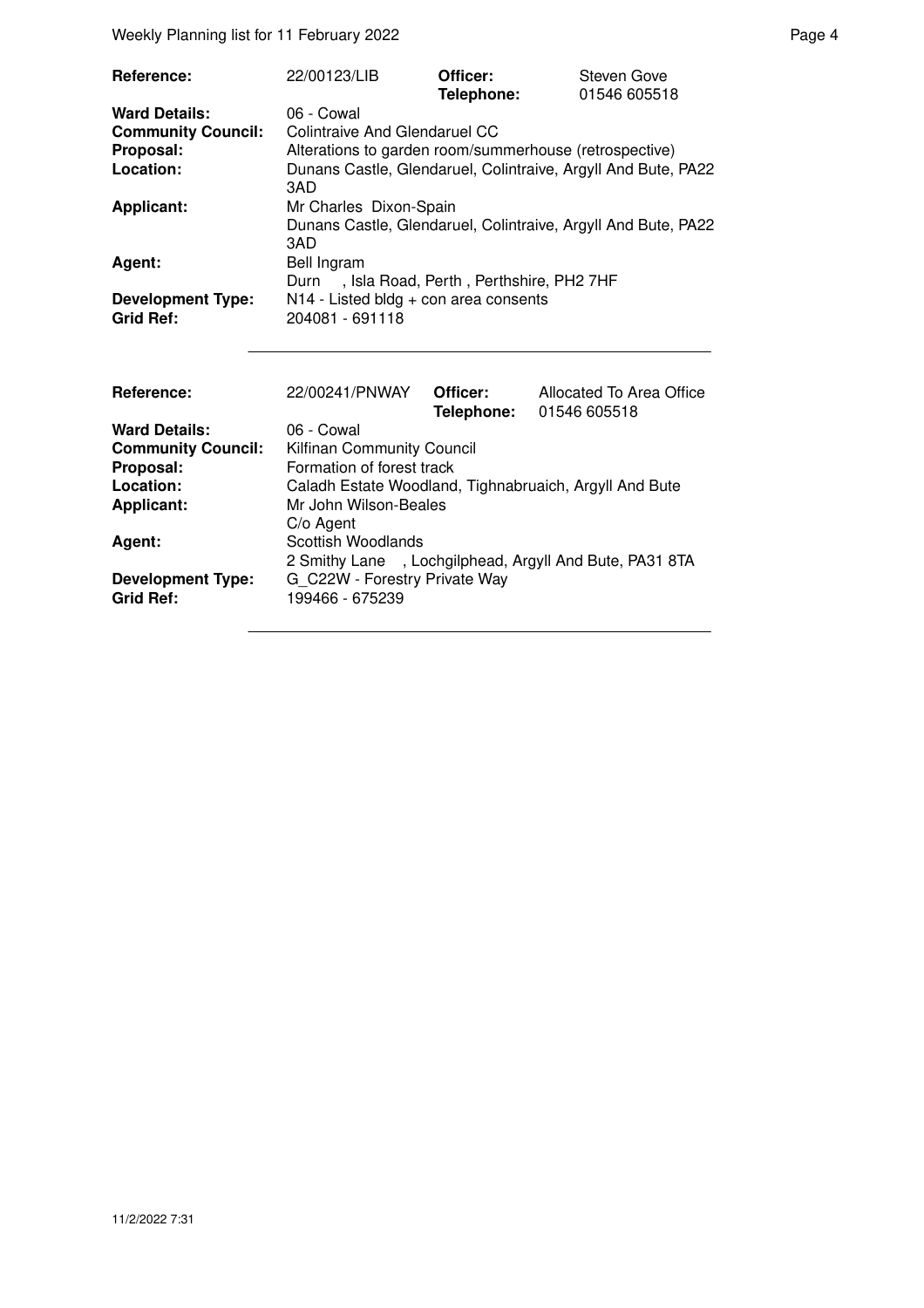#### **Helensburgh and Lomond**

| Reference:                                                                                                 | 21/02076/PPP                                                                                                                                                                                                                                                                                                    | Officer:<br>Telephone: | Allocated To Area Office<br>01546 605518                     |  |
|------------------------------------------------------------------------------------------------------------|-----------------------------------------------------------------------------------------------------------------------------------------------------------------------------------------------------------------------------------------------------------------------------------------------------------------|------------------------|--------------------------------------------------------------|--|
| <b>Ward Details:</b><br><b>Community Council:</b><br>Proposal:<br>Location:<br><b>Applicant:</b><br>Agent: | 09 - Lomond North<br>Cove And Kilcreggan Community Council<br>Site for the erection of dwellinghouse<br>Garden Ground Of Ardpeaton North Lodge, Shore Road, Ard-<br>peaton, Helensburgh, Argyll And Bute, G84 0NY<br>Mr Michael Green<br>Ardpeaton North Lodge, Helensburgh, Argyll And Bute, G84<br>0NY<br>N/A |                        |                                                              |  |
| <b>Development Type:</b><br><b>Grid Ref:</b>                                                               | N03B - Housing - Local<br>221582 - 685283                                                                                                                                                                                                                                                                       |                        |                                                              |  |
| Reference:                                                                                                 | 21/02349/PPP                                                                                                                                                                                                                                                                                                    | Officer:<br>Telephone: | Allocated To Area Office<br>01546 605518                     |  |
| <b>Ward Details:</b>                                                                                       | 09 - Lomond North                                                                                                                                                                                                                                                                                               |                        |                                                              |  |
| <b>Community Council:</b>                                                                                  | <b>Garelochhead Community Council</b>                                                                                                                                                                                                                                                                           |                        |                                                              |  |
| Proposal:                                                                                                  |                                                                                                                                                                                                                                                                                                                 |                        | Renewal of planning permission in principle 18/01787/PPP     |  |
|                                                                                                            | (Site for the erection of 3 dwellinghouses)                                                                                                                                                                                                                                                                     |                        |                                                              |  |
| Location:                                                                                                  |                                                                                                                                                                                                                                                                                                                 |                        | Land East Of Lochhaven, Portincaple, Helensburgh, Argyll And |  |
| <b>Applicant:</b>                                                                                          | <b>Bute</b><br>Mr Matthew Sneddon                                                                                                                                                                                                                                                                               |                        |                                                              |  |
|                                                                                                            |                                                                                                                                                                                                                                                                                                                 |                        |                                                              |  |
| Agent:                                                                                                     | 2 Campsie Drive, Bearsden, Glasgow, G61 3HY<br>N/A                                                                                                                                                                                                                                                              |                        |                                                              |  |
| <b>Development Type:</b><br><b>Grid Ref:</b>                                                               | N03B - Housing - Local<br>223336 - 693806                                                                                                                                                                                                                                                                       |                        |                                                              |  |
| Reference:                                                                                                 | 21/02484/PP                                                                                                                                                                                                                                                                                                     | Officer:<br>Telephone: | Karen Malloy<br>01546 605518                                 |  |
| <b>Ward Details:</b>                                                                                       | 10 - Helensburgh Central                                                                                                                                                                                                                                                                                        |                        |                                                              |  |
| <b>Community Council:</b>                                                                                  | <b>Helensburgh Community Council</b>                                                                                                                                                                                                                                                                            |                        |                                                              |  |
| Proposal:                                                                                                  | Installation of replacement windows                                                                                                                                                                                                                                                                             |                        |                                                              |  |
| Location:                                                                                                  |                                                                                                                                                                                                                                                                                                                 |                        | 2 East Rossdhu Drive, Helensburgh, Argyll And Bute, G84 7ST  |  |
| <b>Applicant:</b>                                                                                          | Mr & Mrs I Bevan                                                                                                                                                                                                                                                                                                |                        |                                                              |  |
|                                                                                                            | C R Smith                                                                                                                                                                                                                                                                                                       |                        | 2 East Rossdhu Drive, Helensburgh, Argyll And Bute, G84 7ST  |  |
| Agent:                                                                                                     |                                                                                                                                                                                                                                                                                                                 |                        | Registered Office, Gardeners Street, Dunfermline, KY12 0RN   |  |
| <b>Development Type:</b><br><b>Grid Ref:</b>                                                               | N01 - Householder developments<br>230030 - 683212                                                                                                                                                                                                                                                               |                        |                                                              |  |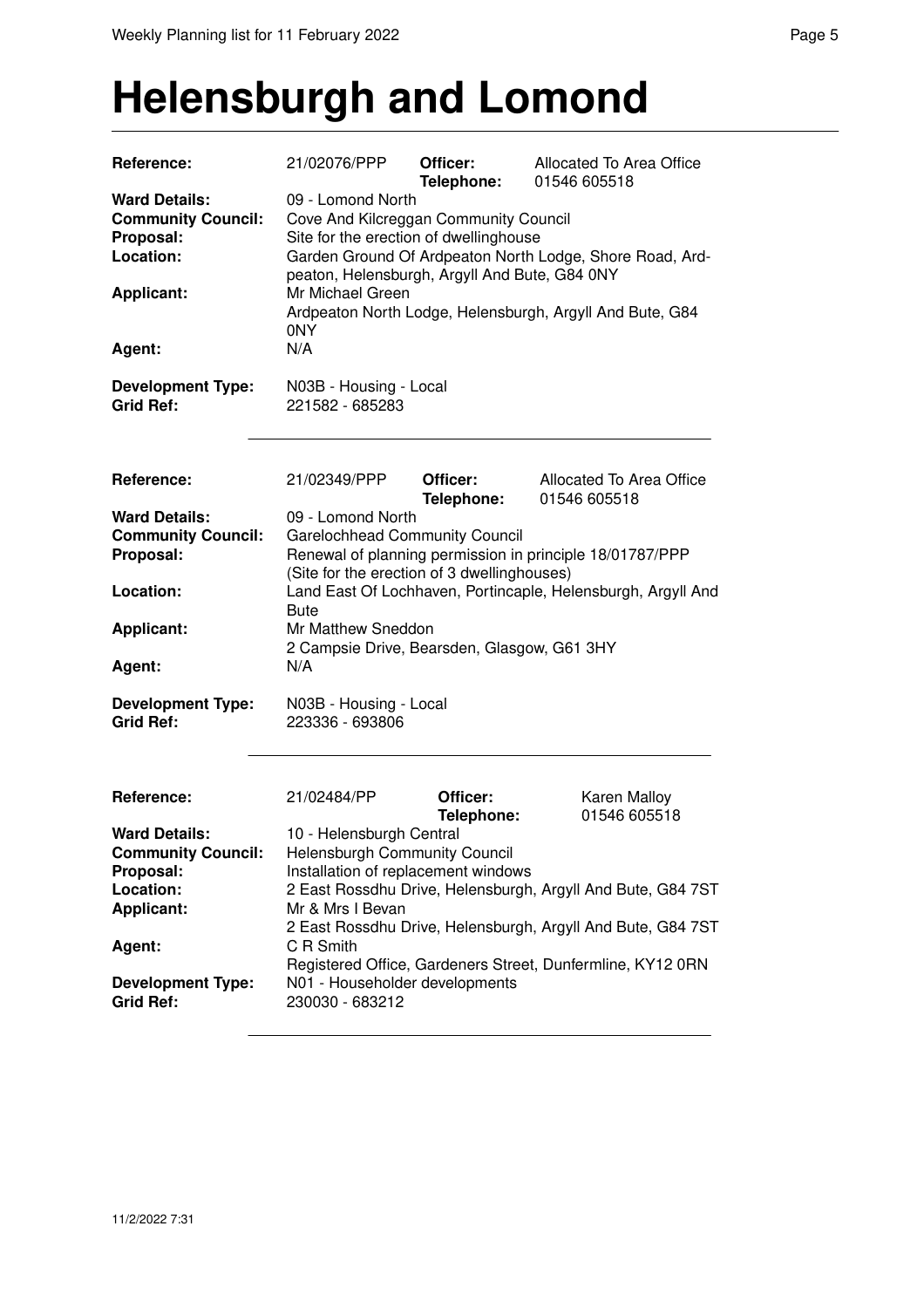Weekly Planning list for 11 February 2022 **Page 6** and the extent of the extent of the extent of the extent of the extent of the extent of the extent of the extent of the extent of the extent of the extent of the extent of

| Reference:<br><b>Ward Details:</b><br><b>Community Council:</b><br>Proposal:<br>Location:<br><b>Applicant:</b><br>Agent:<br><b>Development Type:</b><br><b>Grid Ref:</b> | 21/02539/PP<br>10 - Helensburgh Central<br><b>Helensburgh Community Council</b><br>Mr Stephen Linwood<br>G84 7SG<br>N/A<br>N01 - Householder developments<br>230340 - 682899                                                                    | Officer:<br>Telephone: | Allocated To Area Office<br>01546 605518<br>Installation of replacement front door and garage door<br>1B Albert Street, Helensburgh, Argyll And Bute, G84 7SG<br>Ardencourt, 1B Albert Street, Helensburgh, Argyll And Bute,                                                                                                                                                                                             |
|--------------------------------------------------------------------------------------------------------------------------------------------------------------------------|-------------------------------------------------------------------------------------------------------------------------------------------------------------------------------------------------------------------------------------------------|------------------------|--------------------------------------------------------------------------------------------------------------------------------------------------------------------------------------------------------------------------------------------------------------------------------------------------------------------------------------------------------------------------------------------------------------------------|
| Reference:<br><b>Ward Details:</b><br><b>Community Council:</b><br>Proposal:<br>Location:<br><b>Applicant:</b><br>Agent:<br><b>Development Type:</b><br><b>Grid Ref:</b> | 21/02541/PP<br>10 - Helensburgh Central<br><b>Helensburgh Community Council</b><br>Installation of replacement windows<br><b>Mr Archie Waters</b><br>9LE<br>N/A<br>N01 - Householder developments<br>229649 - 682982                            | Officer:<br>Telephone: | Emma Jane<br>01546 605518<br>62 James Street, Helensburgh, Argyll And Bute, G84 9LE<br>Ashcroft, 62 James Street, Helensburgh, Argyll And Bute, G84                                                                                                                                                                                                                                                                      |
| Reference:<br><b>Ward Details:</b><br><b>Community Council:</b><br>Proposal:<br>Location:<br><b>Applicant:</b><br>Agent:<br><b>Development Type:</b><br><b>Grid Ref:</b> | 21/02692/LIB<br>09 - Lomond North<br>Cove And Kilcreggan Community Council<br>door/screen<br>Bute, G84 0HL<br>Mrs Antonia Hammond<br>Bute, G84 0HL<br>Orbis Design<br>Bute, G84 8RX<br>N14 - Listed bldg + con area consents<br>223182 - 680429 | Officer:<br>Telephone: | Allocated To Area Office<br>01546 605518<br>Alterations to change existing workshop into garden room<br>including enlargement of existing window opening, installation<br>of 2 replacement doors and formation of new internal glazed<br>Ardgour, Shore Road, Kilcreggan, Helensburgh, Argyll And<br>Ardgour, Shore Road, Kilcreggan, Helensburgh, Argyll And<br>Rosevale, Cumberland Road, Rhu, Helensburgh, Argyll And |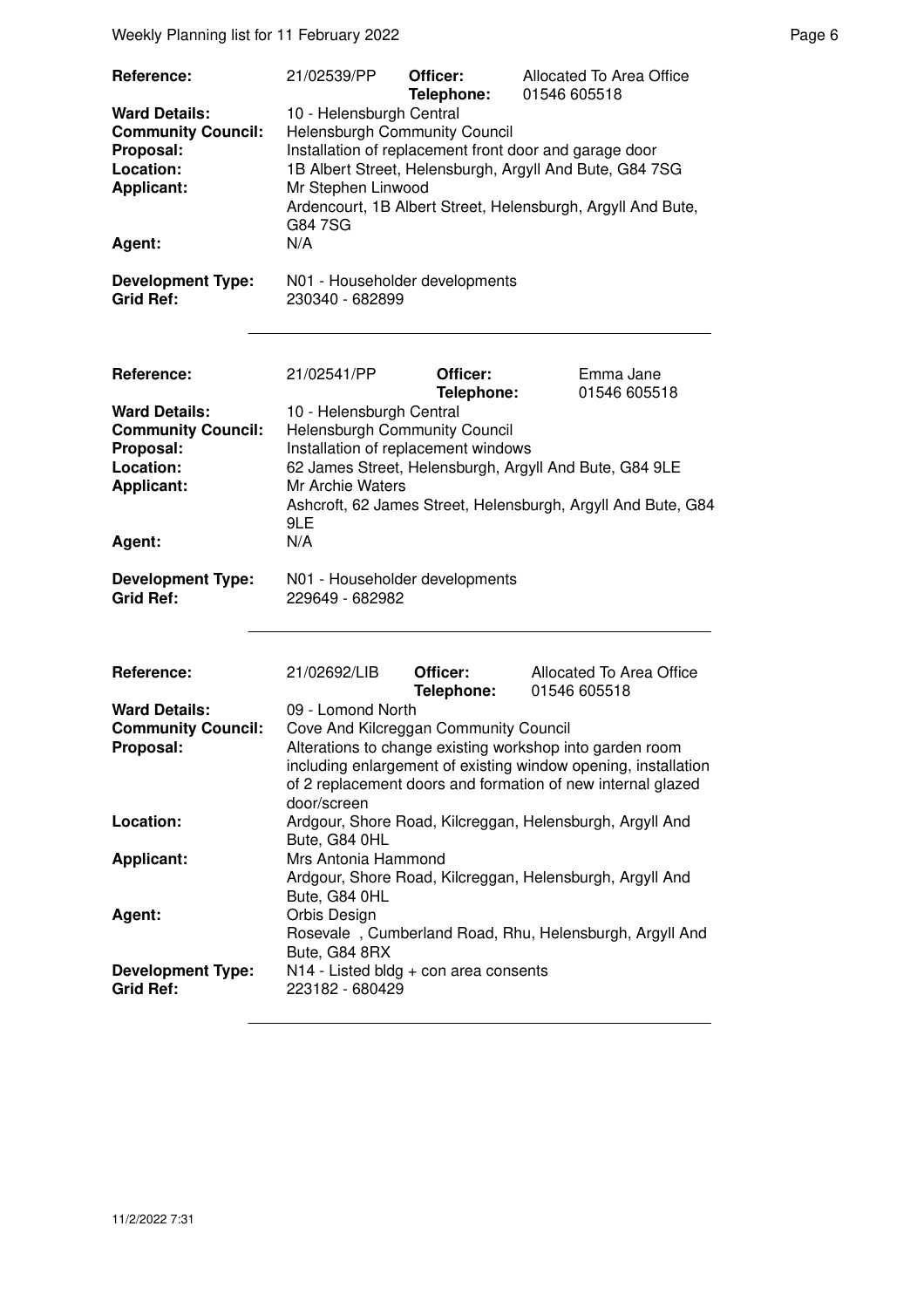Weekly Planning list for 11 February 2022 **Page 7** Neekly Planning list for 11 February 2022

| Reference:                                   | 22/00132/PP                                                         | Officer:<br>Telephone: | Karen Malloy<br>01546 605518 |
|----------------------------------------------|---------------------------------------------------------------------|------------------------|------------------------------|
| <b>Ward Details:</b>                         | 11 - Helensburgh And Lomond South                                   |                        |                              |
| <b>Community Council:</b>                    | <b>Cardross Community Council</b>                                   |                        |                              |
| Proposal:                                    | Installation of dormer window                                       |                        |                              |
| Location:                                    | 43 Bainfield Road, Cardross, Dumbarton, Argyll And Bute, G82<br>5JQ |                        |                              |
| <b>Applicant:</b>                            | Mr Kenny Goodwin                                                    |                        |                              |
|                                              | 43 Bainfield Road, Cardross, Dumbarton, Argyll And Bute, G82<br>5JQ |                        |                              |
| Agent:                                       | <b>HOKO Design</b>                                                  |                        |                              |
|                                              | 54 Cook Street, Glasgow, G5 8JQ                                     |                        |                              |
| <b>Development Type:</b><br><b>Grid Ref:</b> | N01 - Householder developments<br>234725 - 677143                   |                        |                              |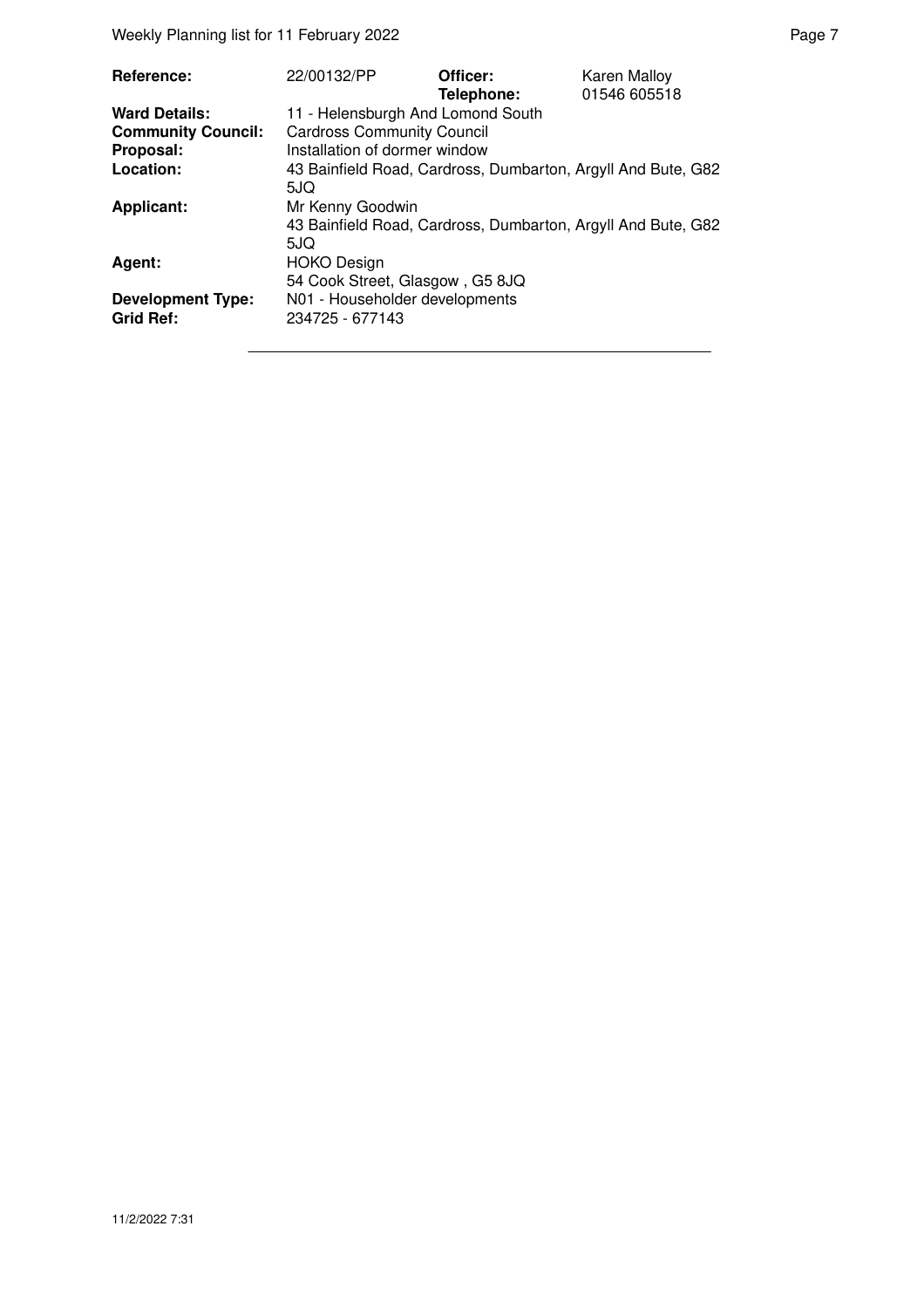### **Oban, Lorn and the Isles**

| Reference:                                                                  | 21/02557/PP                                                                                                                                                                                                                                                                                                                                                                              | Officer:               | <b>Fiona Scott</b>                                    |  |  |
|-----------------------------------------------------------------------------|------------------------------------------------------------------------------------------------------------------------------------------------------------------------------------------------------------------------------------------------------------------------------------------------------------------------------------------------------------------------------------------|------------------------|-------------------------------------------------------|--|--|
| <b>Ward Details:</b><br><b>Community Council:</b><br>Proposal:              | Telephone:<br>01546 605518<br>05 - Oban North And Lorn<br><b>Appin Community Council</b><br>Demolition of existing dwelling, erection of replacement<br>dwellinghouse and conversion of redundant outbuilding to cre-<br>ate additional living accommodation for use as both short-term<br>self-catering accommodation and use as accommodation ancil-<br>lary to the main dwellinghouse |                        |                                                       |  |  |
| Location:                                                                   | Creagan Farm, Appin, Argyll And Bute, PA38 4BQ                                                                                                                                                                                                                                                                                                                                           |                        |                                                       |  |  |
| Applicant:                                                                  | <b>Achalic Farming Partnership</b>                                                                                                                                                                                                                                                                                                                                                       |                        | Achalic Farm, Lerags, Oban, Argyll And Bute, PA34 4SE |  |  |
| Agent:                                                                      | Machin Dunn + MacFarlane<br>11 Bank Street, Alloa, FK10 1HP                                                                                                                                                                                                                                                                                                                              |                        |                                                       |  |  |
| <b>Development Type:</b><br><b>Grid Ref:</b>                                | N03B - Housing - Local<br>197338 - 744767                                                                                                                                                                                                                                                                                                                                                |                        |                                                       |  |  |
| Reference:                                                                  | 21/02591/PPP                                                                                                                                                                                                                                                                                                                                                                             | Officer:<br>Telephone: | Judith Stephen<br>01546 605518                        |  |  |
| <b>Ward Details:</b><br><b>Community Council:</b><br>Proposal:<br>Location: | 05 - Oban North And Lorn<br>Glenorchy And Inishail Community Council<br>Site for the erection of dwellinghouse<br>Plot 3 South Of Innishail Cottage, Ardbrecknish, Argyll And                                                                                                                                                                                                            |                        |                                                       |  |  |
| <b>Applicant:</b>                                                           | <b>Bute</b><br>Ms Sarah Surgeoner<br>19 Alloway Road, Maybole, KA19 8AA                                                                                                                                                                                                                                                                                                                  |                        |                                                       |  |  |
| Agent:                                                                      | Rural Design Ltd<br>Mill Studio, Struan Road, Portree, IV51 9EG                                                                                                                                                                                                                                                                                                                          |                        |                                                       |  |  |
| <b>Development Type:</b><br><b>Grid Ref:</b>                                | N03B - Housing - Local<br>207249 - 721165                                                                                                                                                                                                                                                                                                                                                |                        |                                                       |  |  |
| Reference:                                                                  | 21/02646/PP                                                                                                                                                                                                                                                                                                                                                                              | Officer:<br>Telephone: | Allocated To Area Office<br>01546 605518              |  |  |
| <b>Ward Details:</b><br><b>Community Council:</b><br>Proposal:              | 04 - Oban South And The Isles<br>Mull Community Council<br>Erection of detached two storey outbuilding ancillary to                                                                                                                                                                                                                                                                      |                        |                                                       |  |  |
| Location:                                                                   | dwellinghouse<br>Frachadil House, Calgary, Isle Of Mull, Argyll And Bute, PA75<br>6QH<br>Mr And Mrs Tobias And Anna Mansel-Pleydell<br>10-2 Metternichgasse, 1030 Vienna, Austria<br>Harry Taylor & Co.<br>Melville House, 129 Scott Street, Perth, PH2 8LU<br>N01 - Householder developments<br>138389 - 751529                                                                         |                        |                                                       |  |  |
| <b>Applicant:</b>                                                           |                                                                                                                                                                                                                                                                                                                                                                                          |                        |                                                       |  |  |
| Agent:                                                                      |                                                                                                                                                                                                                                                                                                                                                                                          |                        |                                                       |  |  |
| <b>Development Type:</b><br><b>Grid Ref:</b>                                |                                                                                                                                                                                                                                                                                                                                                                                          |                        |                                                       |  |  |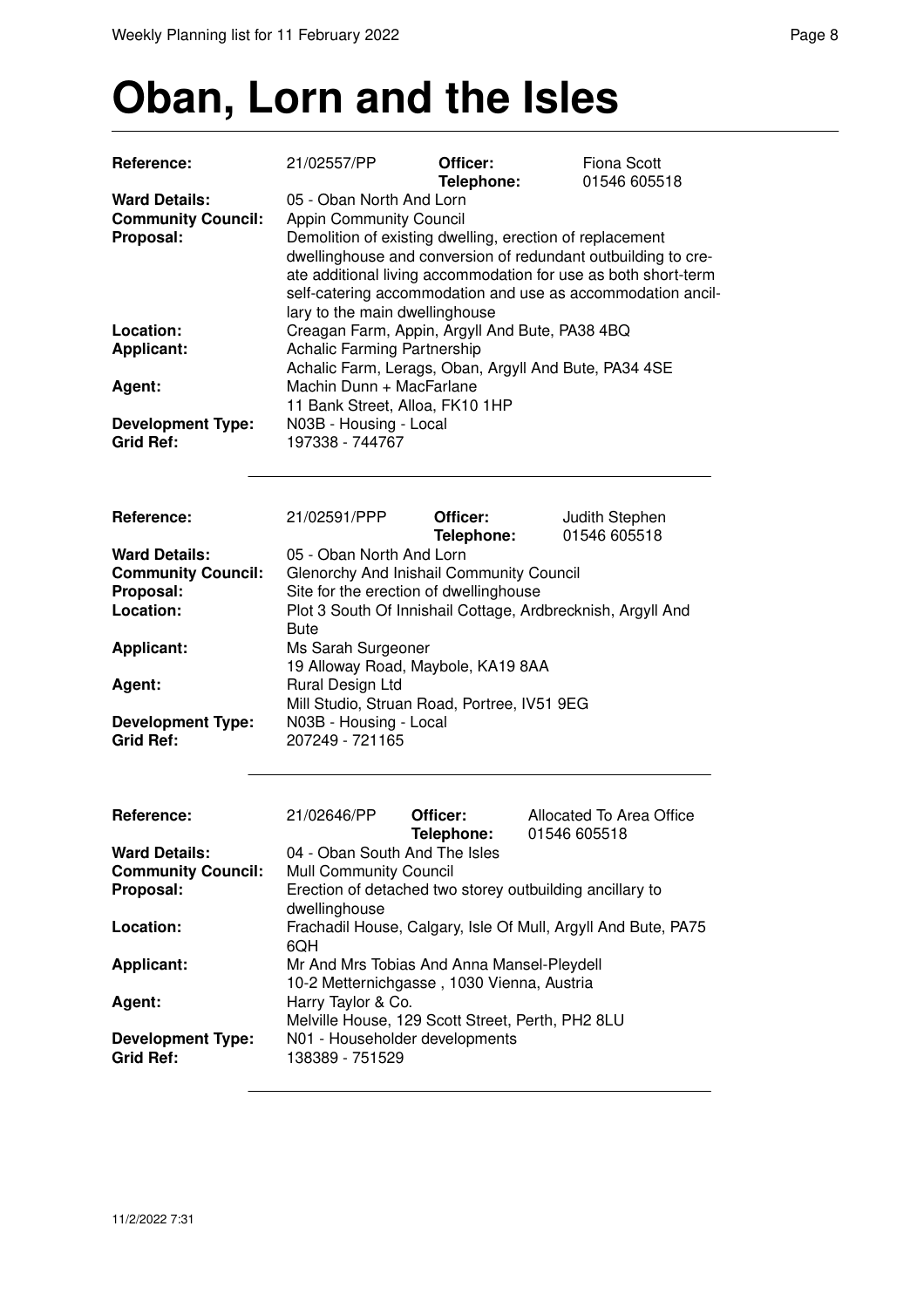Weekly Planning list for 11 February 2022 **Page 9** Page 9

| <b>Reference:</b>                            | 22/00074/PPP                                | Officer:<br>Telephone: | Allocated To Area Office<br>01546 605518                  |
|----------------------------------------------|---------------------------------------------|------------------------|-----------------------------------------------------------|
| <b>Ward Details:</b>                         | 05 - Oban North And Lorn                    |                        |                                                           |
| <b>Community Council:</b>                    | <b>Taynuilt Community Council</b>           |                        |                                                           |
| Proposal:                                    | Site for the erection of dwellinghouse      |                        |                                                           |
| Location:                                    | Plot 2, Deerview, Taynuilt, Argyll And Bute |                        |                                                           |
| <b>Applicant:</b>                            | Mr Gary And Lorna Smith                     |                        |                                                           |
|                                              | CW <sub>12</sub> 4TQ                        |                        | Brownlow Heath Farm, Childs Lane, Brownlow, Congleton,    |
| Agent:                                       | Dualchas Architects                         |                        |                                                           |
|                                              | 3EH                                         |                        | 1.06 McLellan Works , 274 Sauchiehall Street, Glasgow, G2 |
| <b>Development Type:</b><br><b>Grid Ref:</b> | N03B - Housing - Local<br>201811 - 730828   |                        |                                                           |

| <b>Reference:</b>         | 22/00079/PP                                               | Officer:   | Fiona Scott  |
|---------------------------|-----------------------------------------------------------|------------|--------------|
| <b>Ward Details:</b>      | 05 - Oban North And Lorn                                  | Telephone: | 01546 605518 |
|                           |                                                           |            |              |
| <b>Community Council:</b> | Kilninver And Kilmelford Comm Council                     |            |              |
| Proposal:                 | Erection of dwellinghouse                                 |            |              |
| Location:                 | Land North West Of Hill House, Arduaine, Oban, Argyll And |            |              |
|                           | <b>Bute</b>                                               |            |              |
| <b>Applicant:</b>         | Ms Lorna MacDonald                                        |            |              |
|                           | 9 Cowan Road, Edinburgh, EH11 1RL                         |            |              |
| Agent:                    | Studio M                                                  |            |              |
|                           | Seagrass, Kilmelford, Oban, Argyll And Bute, PA34 4XD     |            |              |
| <b>Development Type:</b>  | N03B - Housing - Local                                    |            |              |
| <b>Grid Ref:</b>          | 180087 - 710139                                           |            |              |
|                           |                                                           |            |              |
|                           |                                                           |            |              |

| <b>Reference:</b>         | 22/00101/PP                                                              | Officer:   | Allocated To Area Office                                     |
|---------------------------|--------------------------------------------------------------------------|------------|--------------------------------------------------------------|
|                           |                                                                          | Telephone: | 01546 605518                                                 |
| <b>Ward Details:</b>      | 05 - Oban North And Lorn                                                 |            |                                                              |
| <b>Community Council:</b> | Kilninver And Kilmelford Comm Council                                    |            |                                                              |
| Proposal:                 | Demolition of dwellinghouse and erection of replacement<br>dwellinghouse |            |                                                              |
| Location:                 | Bragleenmore, Kilninver, Oban, Argyll And Bute, PA34 4UU                 |            |                                                              |
| Applicant:                | Ms C Robertson                                                           |            |                                                              |
|                           | 50 Trentham Street, London, SW18 5AR                                     |            |                                                              |
| Agent:                    | <b>Bruce And Neil Chartered Architects</b>                               |            |                                                              |
|                           |                                                                          |            | 26 Alexandra Place, Corran Esplanade, Oban, Argyll And Bute, |
|                           | <b>PA34 5PU</b>                                                          |            |                                                              |
| <b>Development Type:</b>  | N03B - Housing - Local                                                   |            |                                                              |
| <b>Grid Ref:</b>          | 191092 - 720122                                                          |            |                                                              |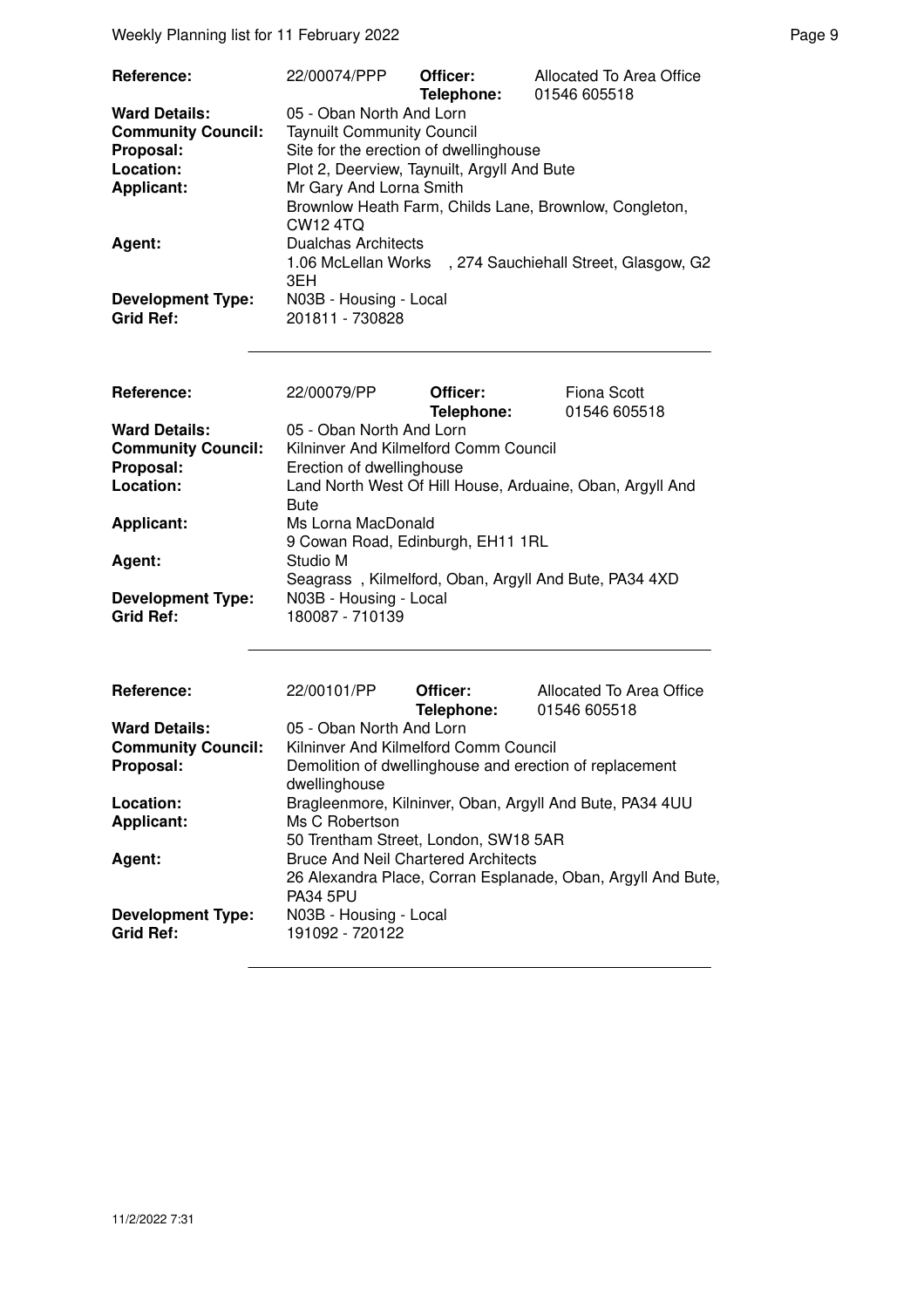Weekly Planning list for 11 February 2022 **Page 10** Page 10

| <b>Reference:</b>                            | 22/00136/PP                                         | Officer:<br>Telephone: | Judith Stephen<br>01546 605518                               |
|----------------------------------------------|-----------------------------------------------------|------------------------|--------------------------------------------------------------|
| <b>Ward Details:</b>                         | 04 - Oban South And The Isles                       |                        |                                                              |
| <b>Community Council:</b>                    | <b>Tiree Community Council</b>                      |                        |                                                              |
| Proposal:                                    | Erection of agricultural shed                       |                        |                                                              |
| Location:                                    | PA77 6UX                                            |                        | Whitehouse Farm, Cornaigbeg, Isle Of Tiree, Argyll And Bute, |
| <b>Applicant:</b>                            | Mr Hugh MacCallum                                   |                        |                                                              |
|                                              | PA77 6UX                                            |                        | Whitehouse Farm, Cornaigbeg, Isle Of Tiree, Argyll And Bute, |
| <b>Agent:</b>                                | <b>William White</b>                                |                        |                                                              |
|                                              | 3 Lochlea Road, Newlands, Glasgow, G43 2XX          |                        |                                                              |
| <b>Development Type:</b><br><b>Grid Ref:</b> | N10B - Other developments - Local<br>99399 - 747638 |                        |                                                              |
| Reference:                                   | 22/00156/PPP                                        | Officer:<br>Telephone: | Judith Stephen<br>01546 605518                               |

| <b>Ward Details:</b>      | 05 - Oban North And Lorn                                   |
|---------------------------|------------------------------------------------------------|
| <b>Community Council:</b> | Glenorchy And Inishail Community Council                   |
| Proposal:                 | Renewal of planning permission in principle reference      |
|                           | 18/02499/PPP (Site for the erection of 2 dwellinghouses)   |
| Location:                 | Land West Of The Cottars, Dalmally, Argyll And Bute        |
| <b>Applicant:</b>         | Mr Andrew Sutherland                                       |
|                           | $C/O$ Agent                                                |
| Agent:                    | Mr Allan Macaskill                                         |
|                           | 5 Ferryfield Road, Connel, Oban, Argyll And Bute, PA37 1SR |
| <b>Development Type:</b>  | N03B - Housing - Local                                     |
| Grid Ref:                 | 216460 - 727783                                            |

| <b>Reference:</b>                            | 22/00271/PNWAY                                    | Officer:<br>Telephone: | Allocated To Area Office<br>01546 605518 |
|----------------------------------------------|---------------------------------------------------|------------------------|------------------------------------------|
| <b>Ward Details:</b>                         | 05 - Oban North And Lorn                          |                        |                                          |
| <b>Community Council:</b>                    | Ardchattan Community Council                      |                        |                                          |
| Proposal:                                    | Formation of forest track (1940 metres in length) |                        |                                          |
| Location:                                    | Barcaldine Forest, Barcaldine, Argyll And Bute    |                        |                                          |
| <b>Applicant:</b>                            | Mrs Susannah Hughes                               |                        |                                          |
|                                              | Millpark Road, Oban, Argyll, PA34 4NH             |                        |                                          |
| Agent:                                       | N/A                                               |                        |                                          |
| <b>Development Type:</b><br><b>Grid Ref:</b> | G C22W - Forestry Private Way<br>197407 - 741219  |                        |                                          |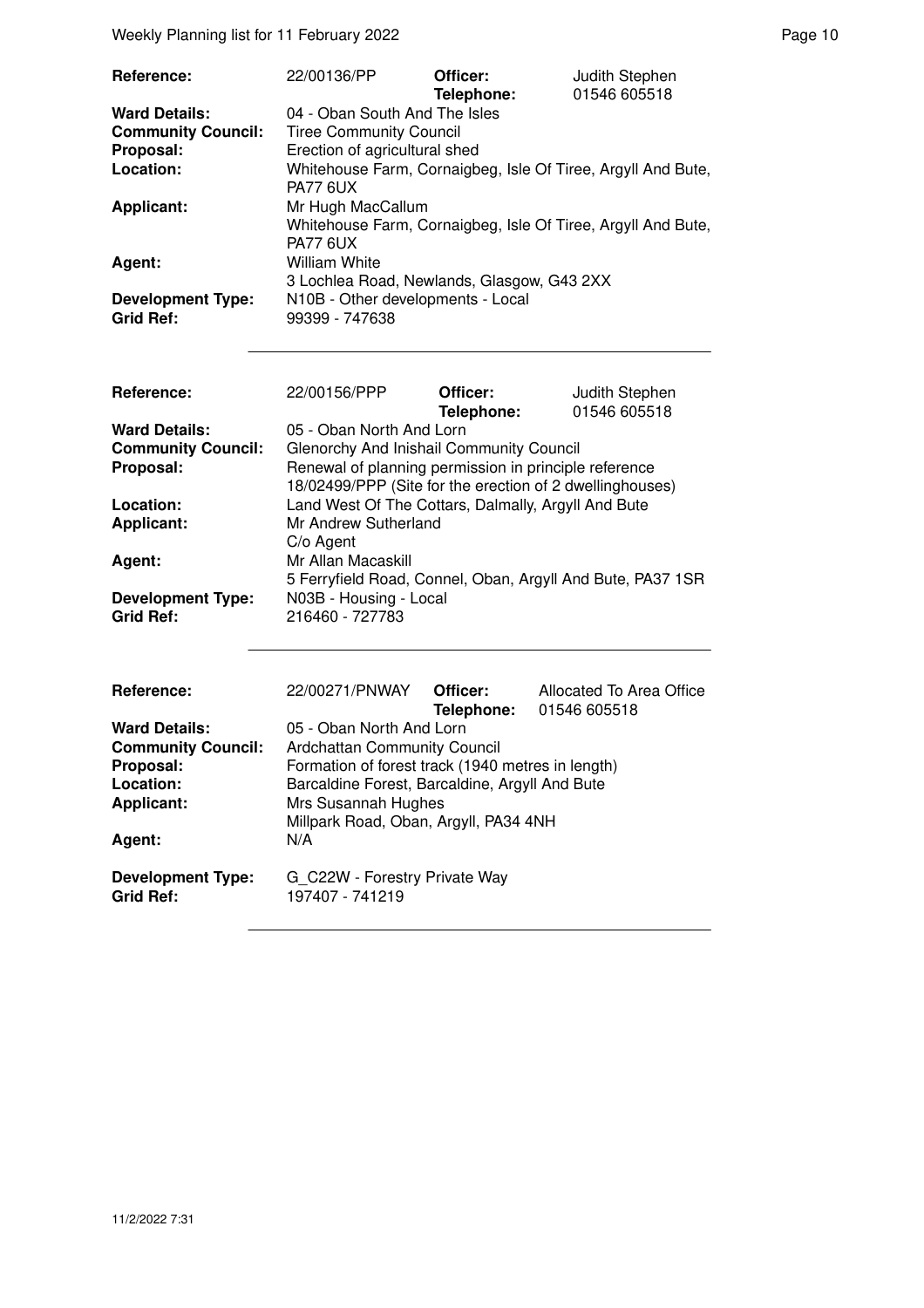| Reference:                                                     | 22/00275/NMA                                                                                                                                                                                                                                                                                                                                                                                                                                                | Officer:<br>Telephone: | Jennifer Campbell<br>01546 605518  |  |
|----------------------------------------------------------------|-------------------------------------------------------------------------------------------------------------------------------------------------------------------------------------------------------------------------------------------------------------------------------------------------------------------------------------------------------------------------------------------------------------------------------------------------------------|------------------------|------------------------------------|--|
| <b>Ward Details:</b><br><b>Community Council:</b><br>Proposal: | 04 - Oban South And The Isles<br><b>Mull Community Council</b><br>Non-Material Amendment relative to Planning Permission<br>21/00859/PP (erection of dwellinghouse and outbuilding, instal-<br>lation of private sewage treatment system and formation of<br>vehicular access)- change to design of outbuilding                                                                                                                                             |                        |                                    |  |
| Location:                                                      | Plot 2 Land South Of Uisken Croft, Bunessan, Isle Of Mull,<br>Argyll And Bute                                                                                                                                                                                                                                                                                                                                                                               |                        |                                    |  |
| <b>Applicant:</b>                                              | Dr Kathryn McAdam Freud<br>138 Peckham Rye, London, SE22 9QH                                                                                                                                                                                                                                                                                                                                                                                                |                        |                                    |  |
| Agent:                                                         | Waterhouse 1854 Ltd<br>Ground Floor , 1A Morocco Street, London, SE1 3HB                                                                                                                                                                                                                                                                                                                                                                                    |                        |                                    |  |
| <b>Development Type:</b><br><b>Grid Ref:</b>                   | NMA 6W - NMA - Non-Householder (6 wk target)<br>138948 - 718900                                                                                                                                                                                                                                                                                                                                                                                             |                        |                                    |  |
| <b>Reference:</b>                                              | 22/00276/NMA                                                                                                                                                                                                                                                                                                                                                                                                                                                | Officer:<br>Telephone: | <b>Fiona Scott</b><br>01546 605518 |  |
| <b>Ward Details:</b><br><b>Community Council:</b><br>Proposal: | 05 - Oban North And Lorn<br><b>Luing Community Council</b><br>Non Material Amendment relative to planning permission<br>21/00413/PP (Erection of service building, siting of 8no glamp-<br>ing pods, installation of 5 septic tanks, formation of vehicular<br>access and associated works) - Amend maximum height of<br>central service building up to 4 meters, allowing for improved<br>structural and aesthetic design, floor plan will remain the same |                        |                                    |  |
| Location:                                                      | Wild Island Lodges, South Cuan, Oban, Isle Of Luing, Argyll<br>And Bute, PA34 4TU                                                                                                                                                                                                                                                                                                                                                                           |                        |                                    |  |
| <b>Applicant:</b>                                              | Cadzow Brothers (Partnership)<br>Ardlarach House, Isle Of Luing, By Oban, Argyll And Bute,<br><b>PA34 4TZ</b>                                                                                                                                                                                                                                                                                                                                               |                        |                                    |  |
| Agent:                                                         | N/A                                                                                                                                                                                                                                                                                                                                                                                                                                                         |                        |                                    |  |
| <b>Development Type:</b><br><b>Grid Ref:</b>                   | NMA 6W - NMA - Non-Householder (6 wk target)<br>175029 - 713153                                                                                                                                                                                                                                                                                                                                                                                             |                        |                                    |  |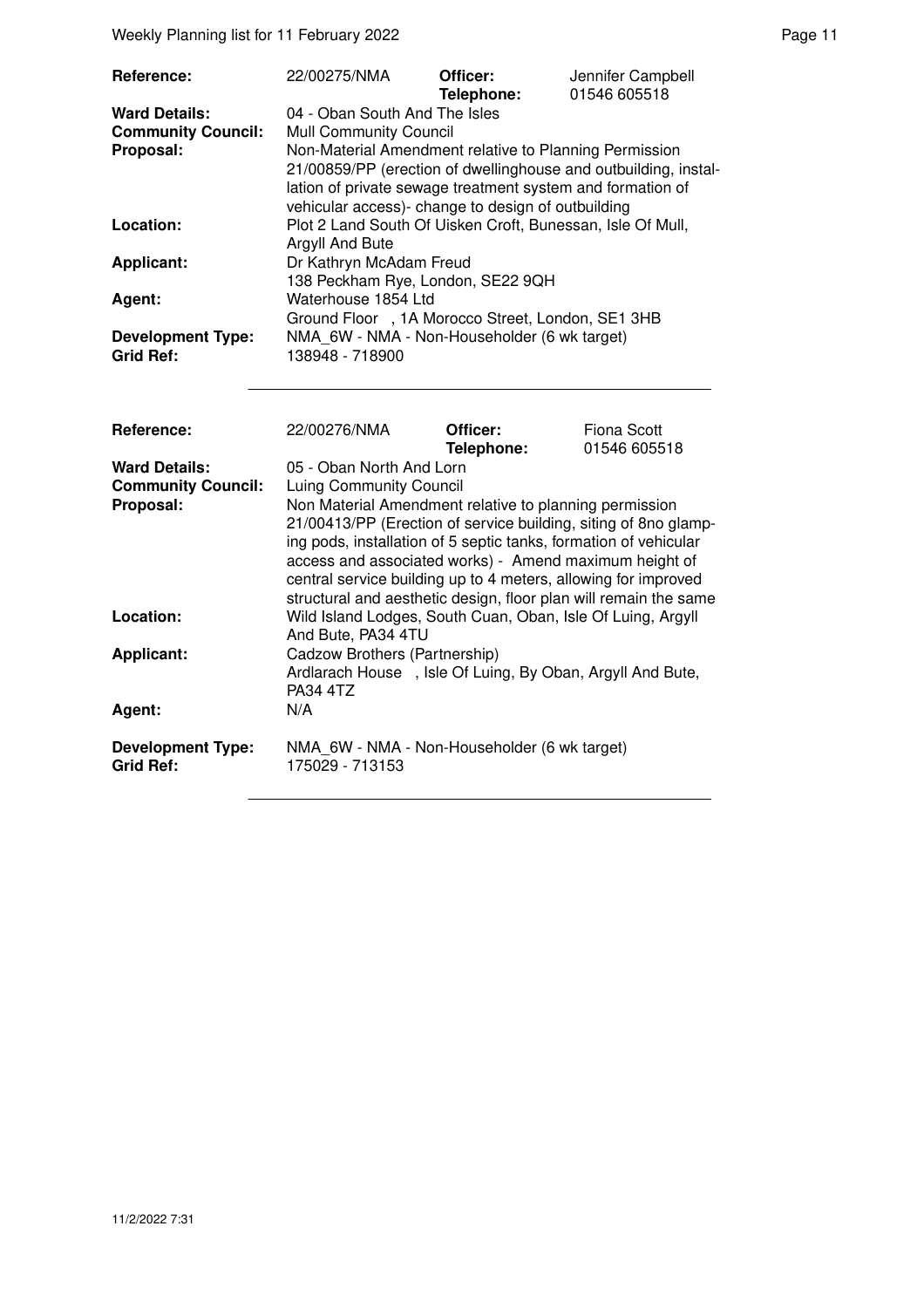## **Mid Argyll, Kintyre and Islay**

| <b>Ward Details:</b><br>01 - South Kintyre<br><b>Campbeltown Community Council</b><br><b>Community Council:</b><br>Proposal:<br>Installation of extraction flue to hot food takeaway (retrospec-<br>tive)<br>46-48 Main Street, Campbeltown, Argyll And Bute, PA28 6AD<br>Location:<br><b>Applicant:</b><br>Rosie's Rolls<br>46 Main Street, Campbeltown, Argyll And Bute, PA28 6AD<br>Andrew C. Jones<br>Agent:<br>Ballybrennan, Southend, Campbeltown, Argyll And Bute, PA28<br>6PJ<br>N14 - Listed bldg + con area consents<br><b>Development Type:</b><br><b>Grid Ref:</b><br>171941 - 620380<br>Reference:<br>21/01820/LIB<br>Officer:<br>Kim MacKay<br>Telephone:<br>01546 605518<br><b>Ward Details:</b><br>01 - South Kintyre<br><b>Campbeltown Community Council</b><br><b>Community Council:</b><br>Internal alterations to form one unit, repainting of shop front<br>Proposal:<br>units, installation of 2 canopies (retrospecitve) replacement<br>door and woodwork repair<br>46-48 Main Street, Campbeltown, Argyll And Bute, PA28 6AD<br>Location:<br><b>Applicant:</b><br>Mr B Brodrick<br>46-48 Main Street, Campbeltown, Argyll And Bute, PA28 6AD<br>Andrew C. Jones<br>Agent:<br>Ballybrennan, Southend, Campbeltown, Argyll And Bute, PA28<br>6PJ<br><b>Development Type:</b><br>N14 - Listed bldg + con area consents<br><b>Grid Ref:</b><br>171941 - 620380<br>21/01821/PP<br>Reference:<br>Officer:<br>Kim MacKay<br>Telephone:<br>01546 605518<br>01 - South Kintyre<br><b>Ward Details:</b><br><b>Community Council:</b><br><b>Campbeltown Community Council</b><br>Proposal:<br>Internal alterations to form one unit, repainting of shop front<br>units, installation of 2 canopies (retrospective) replacement<br>door and woodwork repair and use of pavement for seating<br>area with associated barriers (retrospective)<br>Location:<br>46-48 Main Street, Campbeltown, Argyll And Bute, PA28 6AD<br><b>Applicant:</b><br>Mr B Brodrick<br>46-48 Main Street, Campbeltown, Argyll And Bute, PA28 6AD<br>Andrew C. Jones<br>Agent: | Reference:                                   | 21/01762/LIB    | Officer:<br>Telephone: | Kim MacKay<br>01546 605518 |  |
|--------------------------------------------------------------------------------------------------------------------------------------------------------------------------------------------------------------------------------------------------------------------------------------------------------------------------------------------------------------------------------------------------------------------------------------------------------------------------------------------------------------------------------------------------------------------------------------------------------------------------------------------------------------------------------------------------------------------------------------------------------------------------------------------------------------------------------------------------------------------------------------------------------------------------------------------------------------------------------------------------------------------------------------------------------------------------------------------------------------------------------------------------------------------------------------------------------------------------------------------------------------------------------------------------------------------------------------------------------------------------------------------------------------------------------------------------------------------------------------------------------------------------------------------------------------------------------------------------------------------------------------------------------------------------------------------------------------------------------------------------------------------------------------------------------------------------------------------------------------------------------------------------------------------------------------------------------------------------------------------------------------------------------------------------------------------|----------------------------------------------|-----------------|------------------------|----------------------------|--|
|                                                                                                                                                                                                                                                                                                                                                                                                                                                                                                                                                                                                                                                                                                                                                                                                                                                                                                                                                                                                                                                                                                                                                                                                                                                                                                                                                                                                                                                                                                                                                                                                                                                                                                                                                                                                                                                                                                                                                                                                                                                                    |                                              |                 |                        |                            |  |
|                                                                                                                                                                                                                                                                                                                                                                                                                                                                                                                                                                                                                                                                                                                                                                                                                                                                                                                                                                                                                                                                                                                                                                                                                                                                                                                                                                                                                                                                                                                                                                                                                                                                                                                                                                                                                                                                                                                                                                                                                                                                    |                                              |                 |                        |                            |  |
|                                                                                                                                                                                                                                                                                                                                                                                                                                                                                                                                                                                                                                                                                                                                                                                                                                                                                                                                                                                                                                                                                                                                                                                                                                                                                                                                                                                                                                                                                                                                                                                                                                                                                                                                                                                                                                                                                                                                                                                                                                                                    |                                              |                 |                        |                            |  |
|                                                                                                                                                                                                                                                                                                                                                                                                                                                                                                                                                                                                                                                                                                                                                                                                                                                                                                                                                                                                                                                                                                                                                                                                                                                                                                                                                                                                                                                                                                                                                                                                                                                                                                                                                                                                                                                                                                                                                                                                                                                                    |                                              |                 |                        |                            |  |
|                                                                                                                                                                                                                                                                                                                                                                                                                                                                                                                                                                                                                                                                                                                                                                                                                                                                                                                                                                                                                                                                                                                                                                                                                                                                                                                                                                                                                                                                                                                                                                                                                                                                                                                                                                                                                                                                                                                                                                                                                                                                    |                                              |                 |                        |                            |  |
|                                                                                                                                                                                                                                                                                                                                                                                                                                                                                                                                                                                                                                                                                                                                                                                                                                                                                                                                                                                                                                                                                                                                                                                                                                                                                                                                                                                                                                                                                                                                                                                                                                                                                                                                                                                                                                                                                                                                                                                                                                                                    |                                              |                 |                        |                            |  |
|                                                                                                                                                                                                                                                                                                                                                                                                                                                                                                                                                                                                                                                                                                                                                                                                                                                                                                                                                                                                                                                                                                                                                                                                                                                                                                                                                                                                                                                                                                                                                                                                                                                                                                                                                                                                                                                                                                                                                                                                                                                                    |                                              |                 |                        |                            |  |
|                                                                                                                                                                                                                                                                                                                                                                                                                                                                                                                                                                                                                                                                                                                                                                                                                                                                                                                                                                                                                                                                                                                                                                                                                                                                                                                                                                                                                                                                                                                                                                                                                                                                                                                                                                                                                                                                                                                                                                                                                                                                    |                                              |                 |                        |                            |  |
|                                                                                                                                                                                                                                                                                                                                                                                                                                                                                                                                                                                                                                                                                                                                                                                                                                                                                                                                                                                                                                                                                                                                                                                                                                                                                                                                                                                                                                                                                                                                                                                                                                                                                                                                                                                                                                                                                                                                                                                                                                                                    |                                              |                 |                        |                            |  |
|                                                                                                                                                                                                                                                                                                                                                                                                                                                                                                                                                                                                                                                                                                                                                                                                                                                                                                                                                                                                                                                                                                                                                                                                                                                                                                                                                                                                                                                                                                                                                                                                                                                                                                                                                                                                                                                                                                                                                                                                                                                                    |                                              |                 |                        |                            |  |
|                                                                                                                                                                                                                                                                                                                                                                                                                                                                                                                                                                                                                                                                                                                                                                                                                                                                                                                                                                                                                                                                                                                                                                                                                                                                                                                                                                                                                                                                                                                                                                                                                                                                                                                                                                                                                                                                                                                                                                                                                                                                    |                                              |                 |                        |                            |  |
|                                                                                                                                                                                                                                                                                                                                                                                                                                                                                                                                                                                                                                                                                                                                                                                                                                                                                                                                                                                                                                                                                                                                                                                                                                                                                                                                                                                                                                                                                                                                                                                                                                                                                                                                                                                                                                                                                                                                                                                                                                                                    |                                              |                 |                        |                            |  |
|                                                                                                                                                                                                                                                                                                                                                                                                                                                                                                                                                                                                                                                                                                                                                                                                                                                                                                                                                                                                                                                                                                                                                                                                                                                                                                                                                                                                                                                                                                                                                                                                                                                                                                                                                                                                                                                                                                                                                                                                                                                                    |                                              |                 |                        |                            |  |
|                                                                                                                                                                                                                                                                                                                                                                                                                                                                                                                                                                                                                                                                                                                                                                                                                                                                                                                                                                                                                                                                                                                                                                                                                                                                                                                                                                                                                                                                                                                                                                                                                                                                                                                                                                                                                                                                                                                                                                                                                                                                    |                                              |                 |                        |                            |  |
|                                                                                                                                                                                                                                                                                                                                                                                                                                                                                                                                                                                                                                                                                                                                                                                                                                                                                                                                                                                                                                                                                                                                                                                                                                                                                                                                                                                                                                                                                                                                                                                                                                                                                                                                                                                                                                                                                                                                                                                                                                                                    |                                              |                 |                        |                            |  |
|                                                                                                                                                                                                                                                                                                                                                                                                                                                                                                                                                                                                                                                                                                                                                                                                                                                                                                                                                                                                                                                                                                                                                                                                                                                                                                                                                                                                                                                                                                                                                                                                                                                                                                                                                                                                                                                                                                                                                                                                                                                                    |                                              |                 |                        |                            |  |
|                                                                                                                                                                                                                                                                                                                                                                                                                                                                                                                                                                                                                                                                                                                                                                                                                                                                                                                                                                                                                                                                                                                                                                                                                                                                                                                                                                                                                                                                                                                                                                                                                                                                                                                                                                                                                                                                                                                                                                                                                                                                    |                                              |                 |                        |                            |  |
|                                                                                                                                                                                                                                                                                                                                                                                                                                                                                                                                                                                                                                                                                                                                                                                                                                                                                                                                                                                                                                                                                                                                                                                                                                                                                                                                                                                                                                                                                                                                                                                                                                                                                                                                                                                                                                                                                                                                                                                                                                                                    |                                              |                 |                        |                            |  |
|                                                                                                                                                                                                                                                                                                                                                                                                                                                                                                                                                                                                                                                                                                                                                                                                                                                                                                                                                                                                                                                                                                                                                                                                                                                                                                                                                                                                                                                                                                                                                                                                                                                                                                                                                                                                                                                                                                                                                                                                                                                                    |                                              |                 |                        |                            |  |
|                                                                                                                                                                                                                                                                                                                                                                                                                                                                                                                                                                                                                                                                                                                                                                                                                                                                                                                                                                                                                                                                                                                                                                                                                                                                                                                                                                                                                                                                                                                                                                                                                                                                                                                                                                                                                                                                                                                                                                                                                                                                    |                                              |                 |                        |                            |  |
|                                                                                                                                                                                                                                                                                                                                                                                                                                                                                                                                                                                                                                                                                                                                                                                                                                                                                                                                                                                                                                                                                                                                                                                                                                                                                                                                                                                                                                                                                                                                                                                                                                                                                                                                                                                                                                                                                                                                                                                                                                                                    |                                              |                 |                        |                            |  |
|                                                                                                                                                                                                                                                                                                                                                                                                                                                                                                                                                                                                                                                                                                                                                                                                                                                                                                                                                                                                                                                                                                                                                                                                                                                                                                                                                                                                                                                                                                                                                                                                                                                                                                                                                                                                                                                                                                                                                                                                                                                                    |                                              |                 |                        |                            |  |
|                                                                                                                                                                                                                                                                                                                                                                                                                                                                                                                                                                                                                                                                                                                                                                                                                                                                                                                                                                                                                                                                                                                                                                                                                                                                                                                                                                                                                                                                                                                                                                                                                                                                                                                                                                                                                                                                                                                                                                                                                                                                    |                                              |                 |                        |                            |  |
|                                                                                                                                                                                                                                                                                                                                                                                                                                                                                                                                                                                                                                                                                                                                                                                                                                                                                                                                                                                                                                                                                                                                                                                                                                                                                                                                                                                                                                                                                                                                                                                                                                                                                                                                                                                                                                                                                                                                                                                                                                                                    |                                              |                 |                        |                            |  |
|                                                                                                                                                                                                                                                                                                                                                                                                                                                                                                                                                                                                                                                                                                                                                                                                                                                                                                                                                                                                                                                                                                                                                                                                                                                                                                                                                                                                                                                                                                                                                                                                                                                                                                                                                                                                                                                                                                                                                                                                                                                                    |                                              |                 |                        |                            |  |
|                                                                                                                                                                                                                                                                                                                                                                                                                                                                                                                                                                                                                                                                                                                                                                                                                                                                                                                                                                                                                                                                                                                                                                                                                                                                                                                                                                                                                                                                                                                                                                                                                                                                                                                                                                                                                                                                                                                                                                                                                                                                    |                                              |                 |                        |                            |  |
|                                                                                                                                                                                                                                                                                                                                                                                                                                                                                                                                                                                                                                                                                                                                                                                                                                                                                                                                                                                                                                                                                                                                                                                                                                                                                                                                                                                                                                                                                                                                                                                                                                                                                                                                                                                                                                                                                                                                                                                                                                                                    |                                              |                 |                        |                            |  |
| Ballybrennan, Southend, Campbeltown, Argyll And Bute, PA28                                                                                                                                                                                                                                                                                                                                                                                                                                                                                                                                                                                                                                                                                                                                                                                                                                                                                                                                                                                                                                                                                                                                                                                                                                                                                                                                                                                                                                                                                                                                                                                                                                                                                                                                                                                                                                                                                                                                                                                                         |                                              |                 |                        |                            |  |
| 6PJ                                                                                                                                                                                                                                                                                                                                                                                                                                                                                                                                                                                                                                                                                                                                                                                                                                                                                                                                                                                                                                                                                                                                                                                                                                                                                                                                                                                                                                                                                                                                                                                                                                                                                                                                                                                                                                                                                                                                                                                                                                                                |                                              |                 |                        |                            |  |
| N10B - Other developments - Local                                                                                                                                                                                                                                                                                                                                                                                                                                                                                                                                                                                                                                                                                                                                                                                                                                                                                                                                                                                                                                                                                                                                                                                                                                                                                                                                                                                                                                                                                                                                                                                                                                                                                                                                                                                                                                                                                                                                                                                                                                  | <b>Development Type:</b><br><b>Grid Ref:</b> | 171941 - 620380 |                        |                            |  |
|                                                                                                                                                                                                                                                                                                                                                                                                                                                                                                                                                                                                                                                                                                                                                                                                                                                                                                                                                                                                                                                                                                                                                                                                                                                                                                                                                                                                                                                                                                                                                                                                                                                                                                                                                                                                                                                                                                                                                                                                                                                                    |                                              |                 |                        |                            |  |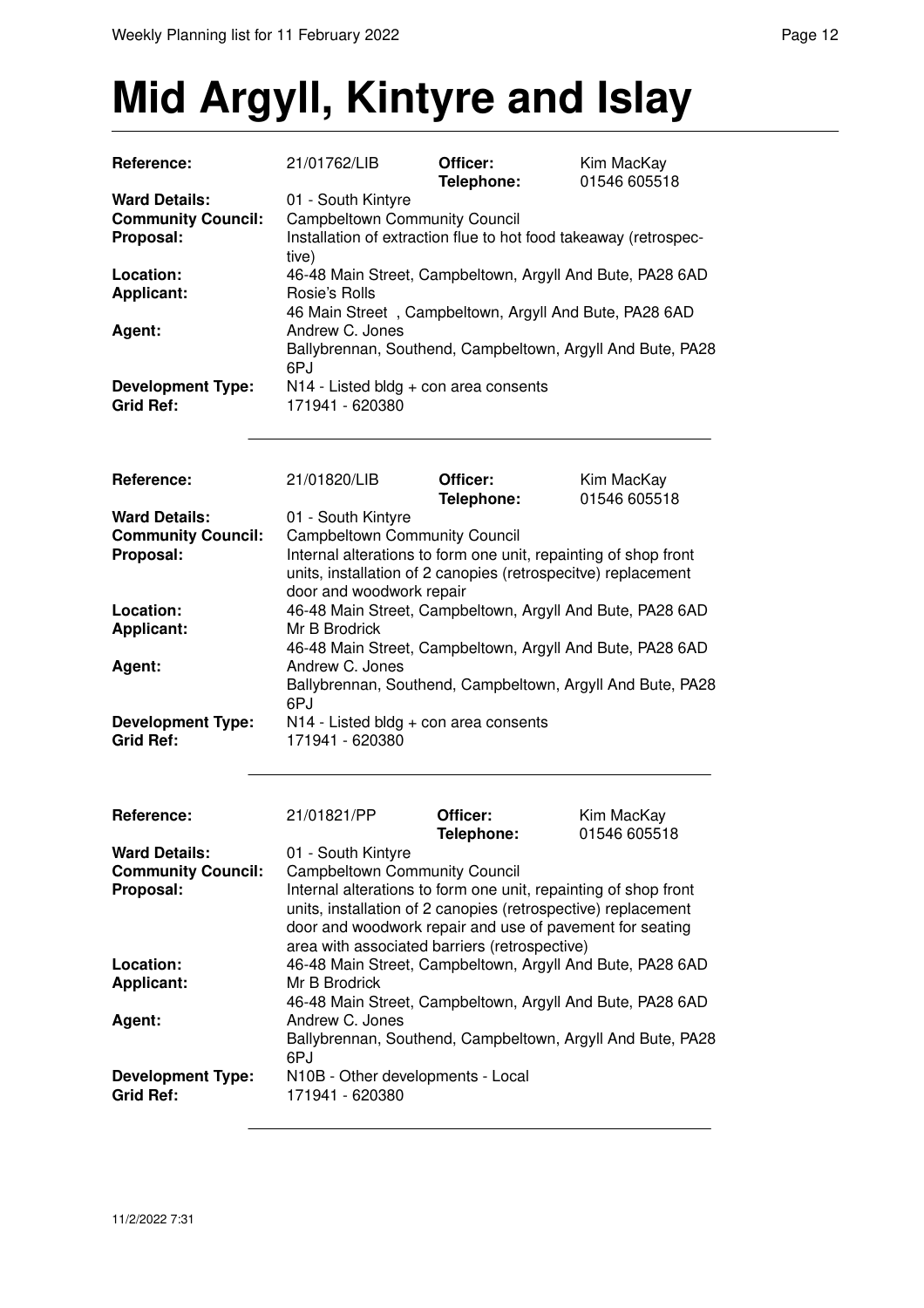Weekly Planning list for 11 February 2022 **Page 13** Page 13

| Reference:                                   | 21/02273/PP                                                        | Officer:<br>Telephone: | Tiwaah P Antwi<br>01546 605518                                     |
|----------------------------------------------|--------------------------------------------------------------------|------------------------|--------------------------------------------------------------------|
| <b>Ward Details:</b>                         | 03 - Mid Argyll                                                    |                        |                                                                    |
| <b>Community Council:</b>                    | <b>Craignish Community Council</b>                                 |                        |                                                                    |
| Proposal:                                    |                                                                    |                        | Siting of storage container for the preparation of food to be sold |
|                                              | in adjoining village store and erection of fencing                 |                        |                                                                    |
| Location:                                    | Ardfern Store, Ardfern, Lochgilphead, Argyll And Bute, PA31<br>8QN |                        |                                                                    |
| <b>Applicant:</b>                            | Mr Tom Dalton                                                      |                        |                                                                    |
|                                              | Ardencaple Lodge, Easdale, Argyll And Bute, PA34 4TN               |                        |                                                                    |
| Agent:                                       | N/A                                                                |                        |                                                                    |
| <b>Development Type:</b><br><b>Grid Ref:</b> | N10B - Other developments - Local<br>180703 - 704395               |                        |                                                                    |
|                                              |                                                                    |                        |                                                                    |

| Reference:                | 21/02310/ADV                                                                                                                          | Officer:<br>Telephone: | Kim MacKay<br>01546 605518                                     |  |
|---------------------------|---------------------------------------------------------------------------------------------------------------------------------------|------------------------|----------------------------------------------------------------|--|
| <b>Ward Details:</b>      | 02 - Kintyre And The Islands                                                                                                          |                        |                                                                |  |
| <b>Community Council:</b> | <b>Tarbert And Skipness Community Council</b>                                                                                         |                        |                                                                |  |
| Proposal:                 | Display of 1no fascia sign (illuminated)                                                                                              |                        |                                                                |  |
| Location:                 |                                                                                                                                       |                        |                                                                |  |
|                           |                                                                                                                                       |                        | Bon Accord, Harbour Street, Tarbert, Argyll And Bute, PA29     |  |
|                           | 6UD                                                                                                                                   |                        |                                                                |  |
| <b>Applicant:</b>         | Lulabelles Of Tarbert                                                                                                                 |                        |                                                                |  |
|                           |                                                                                                                                       |                        | The Red Door Cafe, 1 Harbour Street, Tarbert, Argyll And Bute, |  |
|                           | <b>PA29 6UD</b>                                                                                                                       |                        |                                                                |  |
| Agent:                    | N/A                                                                                                                                   |                        |                                                                |  |
|                           |                                                                                                                                       |                        |                                                                |  |
| <b>Development Type:</b>  | N <sub>15</sub> - Advertisements                                                                                                      |                        |                                                                |  |
| <b>Grid Ref:</b>          | 186734 - 668767                                                                                                                       |                        |                                                                |  |
|                           |                                                                                                                                       |                        |                                                                |  |
|                           |                                                                                                                                       |                        |                                                                |  |
| Reference:                | 21/02500/LIB                                                                                                                          | Officer:               | Allocated To Area Office                                       |  |
|                           |                                                                                                                                       | Telephone:             | 01546 605518                                                   |  |
| <b>Ward Details:</b>      | 03 - Mid Argyll                                                                                                                       |                        |                                                                |  |
| <b>Community Council:</b> | <b>Inveraray Community Council</b>                                                                                                    |                        |                                                                |  |
| Proposal:                 |                                                                                                                                       |                        | External alterations, including block up window and door,      |  |
|                           |                                                                                                                                       |                        |                                                                |  |
|                           | replacement roof to existing kitchen and outhouse, installation<br>of extract fan outlets and svps, replacement door, internal alter- |                        |                                                                |  |
|                           |                                                                                                                                       |                        |                                                                |  |
|                           |                                                                                                                                       |                        | ations to enlarge existing kitchen into the existing outhouse, |  |
|                           |                                                                                                                                       |                        | form an opening between kitchen and new dining room, exist-    |  |
|                           |                                                                                                                                       |                        | ing dining room changed to bedroom with en suite and new en    |  |
|                           | suites on the first and second floors                                                                                                 |                        |                                                                |  |
| Location:                 | Ivy House, Front Street, Inveraray, Argyll And Bute, PA32 8UY                                                                         |                        |                                                                |  |
| <b>Applicant:</b>         | Mr Geaspar Byrne                                                                                                                      |                        |                                                                |  |
|                           | Ivy House, Front Street, Inveraray, Argyll, PA32 8UY                                                                                  |                        |                                                                |  |
| Agent:                    | In-Built Design                                                                                                                       |                        |                                                                |  |
|                           |                                                                                                                                       |                        | 30 Bruntsfield Gardens, Edinburgh, Lothians, EH10 4DZ          |  |
| <b>Development Type:</b>  | $N14$ - Listed bldg + con area consents                                                                                               |                        |                                                                |  |
| <b>Grid Ref:</b>          | 209617 - 708569                                                                                                                       |                        |                                                                |  |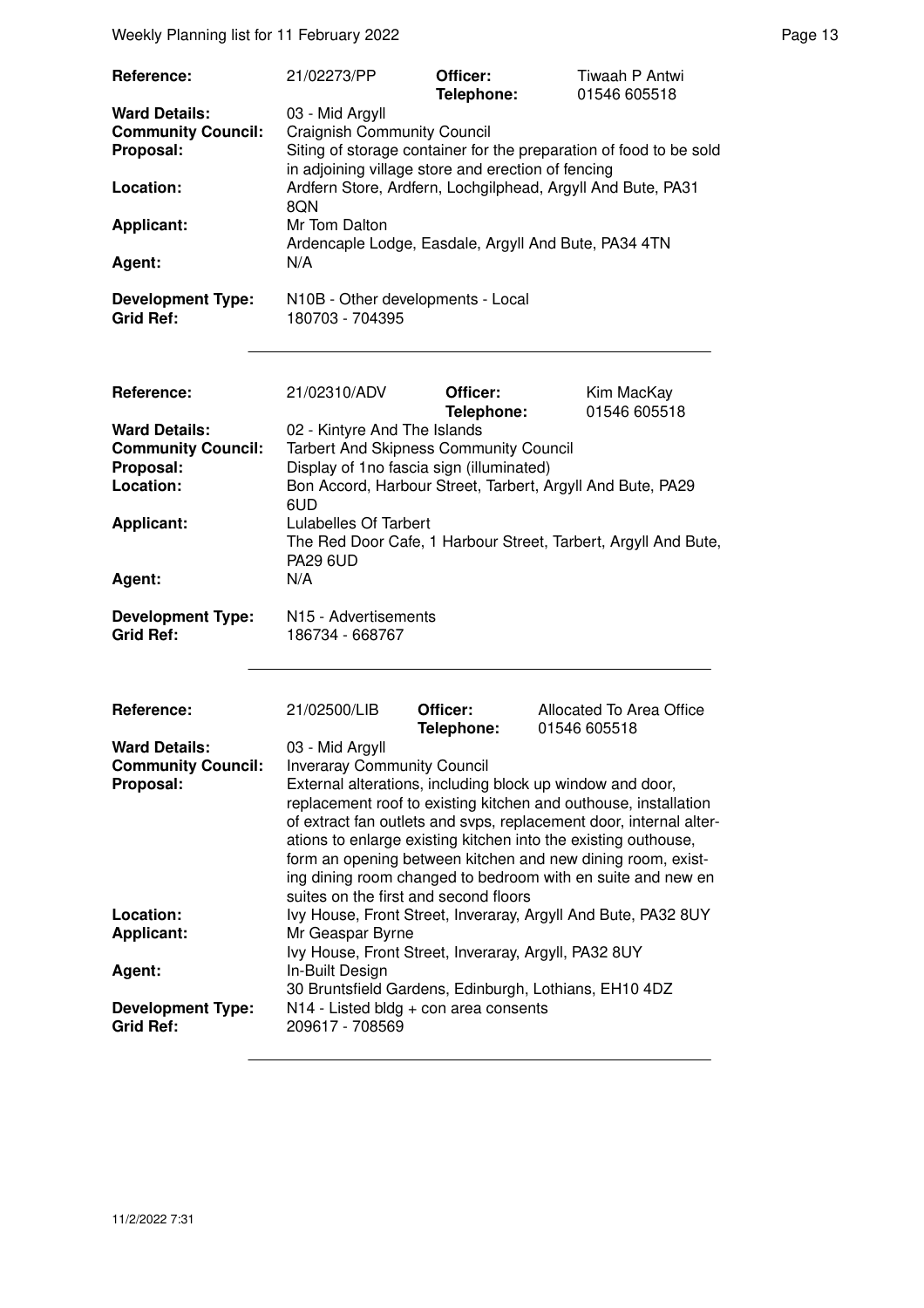Weekly Planning list for 11 February 2022 **Page 14** Page 14

| Reference:                                   | 21/02691/PP                               | Officer:<br>Telephone: | Allocated To Area Office<br>01546 605518                                                                                                                                                             |
|----------------------------------------------|-------------------------------------------|------------------------|------------------------------------------------------------------------------------------------------------------------------------------------------------------------------------------------------|
| <b>Ward Details:</b>                         | 02 - Kintyre And The Islands              |                        |                                                                                                                                                                                                      |
| <b>Community Council:</b>                    | <b>West Kintyre Community Council</b>     |                        |                                                                                                                                                                                                      |
| Proposal:                                    | area and associated works                 |                        | Erection of dwellinghouse and siting of 2 temporary caravans<br>(retrospective), erection of timber storage shed (retrospective)<br>installation of sewage treatment plant, formation of car parking |
| Location:                                    |                                           |                        | Land West Of Strathholm, Clachan, Tarbert, Argyll And Bute                                                                                                                                           |
| Applicant:                                   | Mr Lee Wheeler                            |                        |                                                                                                                                                                                                      |
|                                              | 10 Cherwell Green, Northampton, NN5 7LL   |                        |                                                                                                                                                                                                      |
| Agent:                                       | B3a                                       |                        |                                                                                                                                                                                                      |
|                                              |                                           |                        | The Whisky Bond, 2 Dawson Road, Glasgow, G4 9SS                                                                                                                                                      |
| <b>Development Type:</b><br><b>Grid Ref:</b> | N03B - Housing - Local<br>176879 - 656300 |                        |                                                                                                                                                                                                      |

| Reference:                                   | 21/02711/PP                                     | Officer:<br>Telephone: | Allocated To Area Office<br>01546 605518                           |
|----------------------------------------------|-------------------------------------------------|------------------------|--------------------------------------------------------------------|
| <b>Ward Details:</b>                         | 02 - Kintyre And The Islands                    |                        |                                                                    |
| <b>Community Council:</b>                    | <b>Islay Community Council</b>                  |                        |                                                                    |
| Proposal:                                    | mation of vehicular access and associated works |                        | Erection of 6 dwellinghouses, installation of biomass boiler, for- |
| Location:                                    | And Bute                                        |                        | Garden Ground Of Gartness, Ballygrant, Isle Of Islay, Argyll       |
| <b>Applicant:</b>                            | Dunlossit Trustees Ltd<br><b>PA46 7RE</b>       |                        | Dunlossit Castle, Port Askaig, Isle Of Islay, Argyll And Bute,     |
| Agent:                                       | <b>CMA Architects</b><br>Glasgow, G52 4RU       |                        | Hillington Park, Innovation Centre, 1 Ainslie Road, Hillington,    |
| <b>Development Type:</b><br><b>Grid Ref:</b> | N03B - Housing - Local<br>139268 - 665979       |                        |                                                                    |

| Reference:                                   | 22/00038/ADV                                             | Officer:<br>Telephone: | Allocated To Area Office<br>01546 605518                     |
|----------------------------------------------|----------------------------------------------------------|------------------------|--------------------------------------------------------------|
| <b>Ward Details:</b>                         | 02 - Kintyre And The Islands                             |                        |                                                              |
| <b>Community Council:</b>                    | <b>Gigha Community Council</b>                           |                        |                                                              |
| Proposal:                                    | Display of interpretation outdoor sign (non-illuminated) |                        |                                                              |
| Location:                                    | Argyll And Bute                                          |                        | Land Approximately 826M East Of Eilean Garbh, Isle Of Gigha, |
| <b>Applicant:</b>                            | Isle Of Gigha Heritage Trust                             |                        | Craft Workshop 1, Isle Of Gigha, Argyll And Bute, PA41 7AA   |
| Agent:                                       | <b>Tom Smith</b>                                         |                        | Suite 2/2 Lateral North, 45 Hope Street, Glasgow, G2 6AE     |
| <b>Development Type:</b><br><b>Grid Ref:</b> | N <sub>15</sub> - Advertisements<br>166023 - 653910      |                        |                                                              |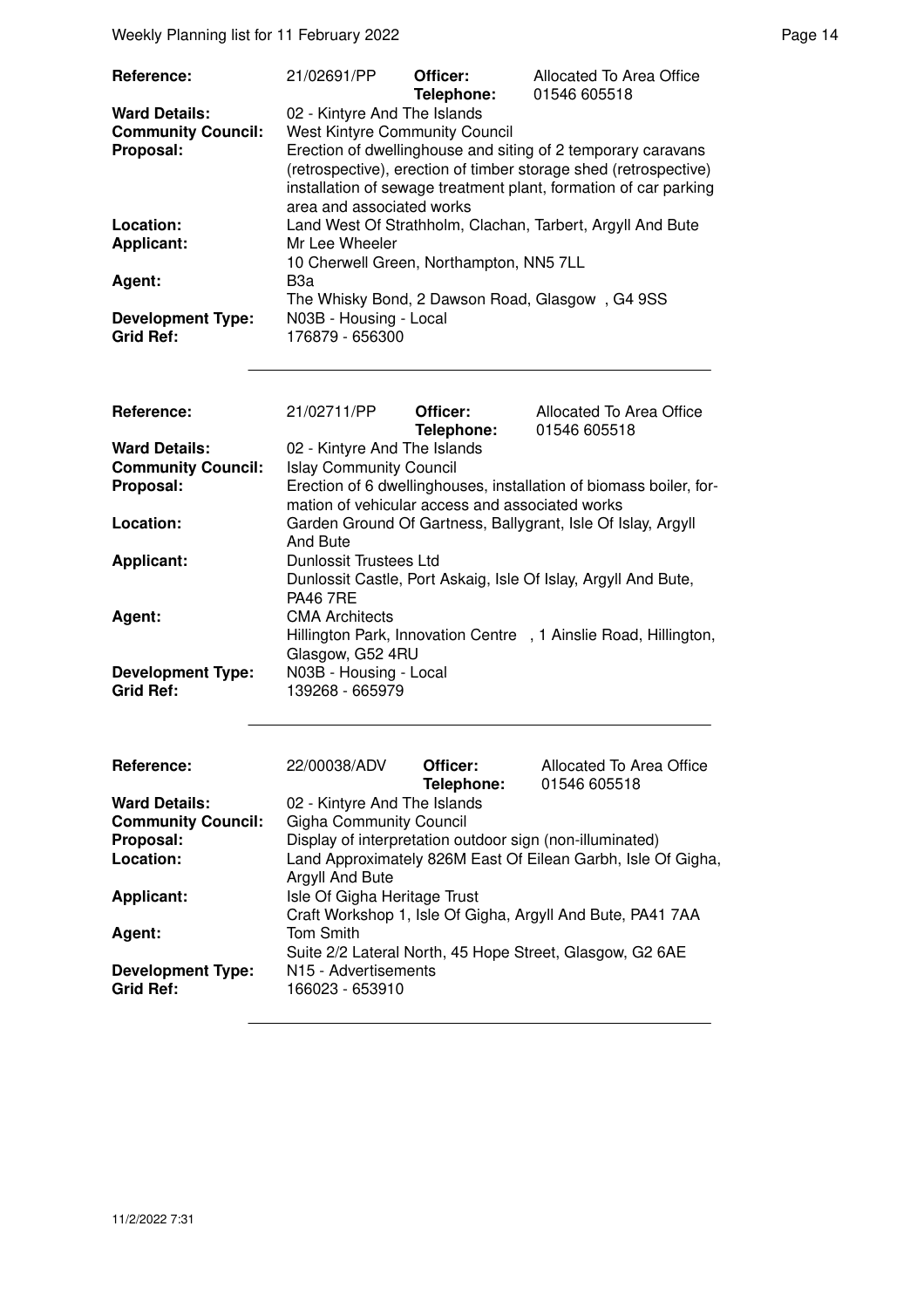Weekly Planning list for 11 February 2022 **Page 15** Neekly Planning list for 11 February 2022

| Reference:                | 22/00039/ADV                                                | Officer:   | Allocated To Area Office                                   |
|---------------------------|-------------------------------------------------------------|------------|------------------------------------------------------------|
|                           |                                                             | Telephone: | 01546 605518                                               |
| <b>Ward Details:</b>      | 02 - Kintyre And The Islands                                |            |                                                            |
| <b>Community Council:</b> | <b>Gigha Community Council</b>                              |            |                                                            |
| Proposal:                 |                                                             |            | Display of interpretation outdoor sign (non-illuminated)   |
| Location:                 | Land North West Of Ardailly, Isle Of Gigha, Argyll And Bute |            |                                                            |
| <b>Applicant:</b>         | Isle Of Gigha Heritage Trust                                |            |                                                            |
|                           |                                                             |            | Craft Workshop 1, Isle Of Gigha, Argyll And Bute, PA41 7AA |
| Agent:                    | <b>Tom Smith</b>                                            |            |                                                            |
|                           |                                                             |            | Suite 2/2 Lateral North, 45 Hope Street, Glasgow, G2 6AE   |
| <b>Development Type:</b>  | N15 - Advertisements                                        |            |                                                            |
| <b>Grid Ref:</b>          | 164351 - 650740                                             |            |                                                            |

| <b>Reference:</b><br><b>Ward Details:</b> | 22/00040/ADV<br>02 - Kintyre And The Islands                 | Officer:<br>Telephone: | Allocated To Area Office<br>01546 605518                      |  |
|-------------------------------------------|--------------------------------------------------------------|------------------------|---------------------------------------------------------------|--|
| <b>Community Council:</b>                 | <b>Gigha Community Council</b>                               |                        |                                                               |  |
| Proposal:                                 | Display of interpretation outdoor sign (non-illuminated)     |                        |                                                               |  |
| Location:                                 |                                                              |                        | Land North East Of Camvickoye, Isle Of Gigha, Argyll And Bute |  |
|                                           |                                                              |                        |                                                               |  |
| <b>Applicant:</b>                         | Isle Of Gigha Heritage Trust                                 |                        |                                                               |  |
|                                           |                                                              |                        | Craft Workshop 1, Isle Of Gigha, Argyll And Bute, PA41 7AA    |  |
| Agent:                                    | <b>Tom Smith</b>                                             |                        |                                                               |  |
|                                           |                                                              |                        | Suite 2/2 Lateral North, 45 Hope Street, Glasgow, G2 6AE      |  |
| <b>Development Type:</b>                  | N <sub>15</sub> - Advertisements                             |                        |                                                               |  |
| <b>Grid Ref:</b>                          | 165285 - 651595                                              |                        |                                                               |  |
|                                           |                                                              |                        |                                                               |  |
| Reference:                                | 22/00041/ADV                                                 | Officer:               | Allocated To Area Office                                      |  |
|                                           |                                                              | Telephone:             | 01546 605518                                                  |  |
| <b>Ward Details:</b>                      | 02 - Kintyre And The Islands                                 |                        |                                                               |  |
| <b>Community Council:</b>                 | <b>Gigha Community Council</b>                               |                        |                                                               |  |
| Proposal:                                 | Display of interpretation outdoor sign (non-illuminated)     |                        |                                                               |  |
| Location:                                 | Land At Craft Workshop No1, Ardminish, Isle Of Gigha, Argyll |                        |                                                               |  |
|                                           | And Bute                                                     |                        |                                                               |  |

Craft Workshop 1, Isle Of Gigha, Argyll And Bute, PA41 7AA

Suite 2/2 Lateral North, 45 Hope Street, Glasgow, G2 6AE

**Applicant:** Isle Of Gigha Heritage Trust

**N15 - Advertisements**<br>164841 - 648730

Agent: Tom Smith

**Development Type:**<br>Grid Ref: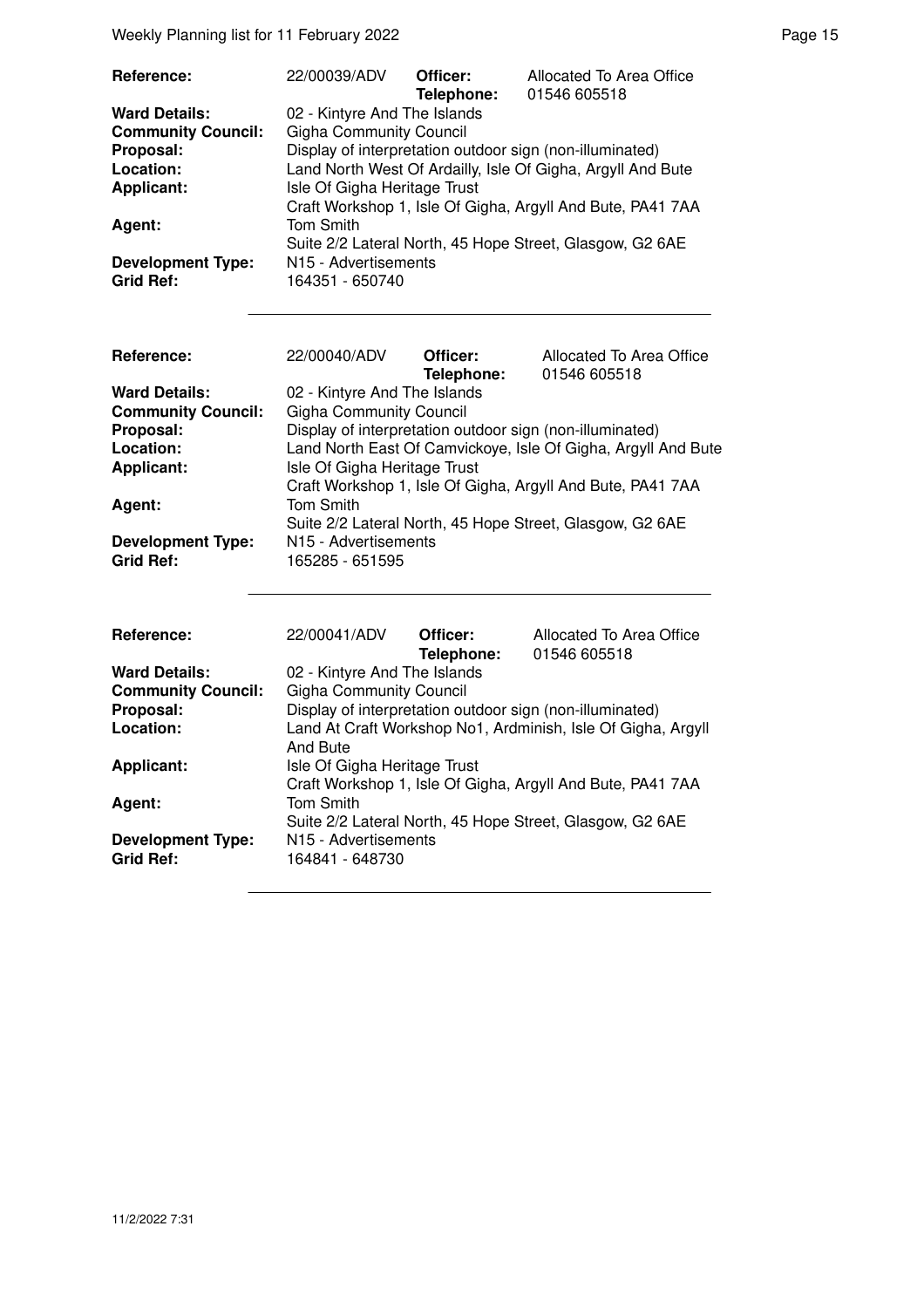Weekly Planning list for 11 February 2022 **Page 16** Network 2012 **Page 16** 

| <b>The City Thammighout Of The Column Social</b>               |                                                                                                                                                                                                                                                                                                                                                                                                           |                        |                                          |  |  |
|----------------------------------------------------------------|-----------------------------------------------------------------------------------------------------------------------------------------------------------------------------------------------------------------------------------------------------------------------------------------------------------------------------------------------------------------------------------------------------------|------------------------|------------------------------------------|--|--|
| Reference:                                                     | 22/00081/PP                                                                                                                                                                                                                                                                                                                                                                                               | Officer:<br>Telephone: | Allocated To Area Office<br>01546 605518 |  |  |
| <b>Ward Details:</b><br><b>Community Council:</b><br>Proposal: | 03 - Mid Argyll<br><b>Inveraray Community Council</b><br>Installation of open carriage external lift system from ground<br>level of castle fosse down to basement level and formation of<br>paved path                                                                                                                                                                                                    |                        |                                          |  |  |
| Location:<br><b>Applicant:</b>                                 | Inveraray Castle, Inveraray, Argyll And Bute, PA32 8XF<br><b>Argyll Estates</b><br>Inveraray Castle, Inveraray Castle Estate, Inveraray, Argyll And                                                                                                                                                                                                                                                       |                        |                                          |  |  |
| Agent:                                                         | Bute, PA32 8XE<br><b>Gleeson Historic Building Consultants</b><br>, Kenmore Village, Inveraray, Argyll And Bute,<br><b>Botham Creige</b><br><b>PA32 8XT</b>                                                                                                                                                                                                                                               |                        |                                          |  |  |
| <b>Development Type:</b><br><b>Grid Ref:</b>                   | N10B - Other developments - Local<br>209616 - 709241                                                                                                                                                                                                                                                                                                                                                      |                        |                                          |  |  |
| Reference:                                                     | 22/00234/NMA                                                                                                                                                                                                                                                                                                                                                                                              | Officer:<br>Telephone: | Allocated To Area Office<br>01546 605518 |  |  |
| <b>Ward Details:</b><br><b>Community Council:</b><br>Proposal: | 02 - Kintyre And The Islands<br><b>West Kintyre Community Council</b><br>Non material amendment to planning permission 20/01651/PP<br>(Erection of a dwellinghouse and siting of mobile unit for use as<br>temporary accommodation) Removal of sunspace, reduction in<br>size with different window and door configuration. Change of<br>roof material from sheet metal to interlocking slate effect con- |                        |                                          |  |  |
| Location:                                                      | crete roof tiles.<br>Lochran Aigh Nam Bochd, Glenbarr, Tarbert, Argyll And Bute,<br><b>PA29 6XB</b>                                                                                                                                                                                                                                                                                                       |                        |                                          |  |  |
| <b>Applicant:</b>                                              | Ms Barbara Baumann<br>77 Reichsstrasse, 6800 Feldkirch, Austria                                                                                                                                                                                                                                                                                                                                           |                        |                                          |  |  |
| Agent:<br><b>Development Type:</b><br><b>Grid Ref:</b>         | <b>Ecological Architecture LLP</b><br>Cart Shed Studio, Tombreck, Lawers, Aberfeldy, PH15 2PB<br>NMA_6W - NMA - Non-Householder (6 wk target)<br>166057 - 636006                                                                                                                                                                                                                                          |                        |                                          |  |  |
| Reference:                                                     | 22/00248/PP                                                                                                                                                                                                                                                                                                                                                                                               | Officer:               | Allocated To Area Office                 |  |  |
| <b>Ward Details:</b><br><b>Community Council:</b><br>Proposal: | Telephone:<br>01546 605518<br>01 - South Kintyre<br><b>Campbeltown Community Council</b><br>Redevelopment of The Old Court House site. Erection of build-<br>ings to form office space and multi function accommodation                                                                                                                                                                                   |                        |                                          |  |  |
| Location:                                                      | The Old Court House Site, Bolgam Street, Campbeltown, Argyll<br><b>And Bute</b>                                                                                                                                                                                                                                                                                                                           |                        |                                          |  |  |
| <b>Applicant:</b>                                              | Kilkerran Developments Ltd<br>9 Bolgam Street, Campbeltown, PA28 6HZ                                                                                                                                                                                                                                                                                                                                      |                        |                                          |  |  |
| Agent:                                                         | <b>McFadyens Contractors</b><br>55 Glebe Street, Campbeltown, PA28 6LR                                                                                                                                                                                                                                                                                                                                    |                        |                                          |  |  |
| <b>Development Type:</b><br><b>Grid Ref:</b>                   | N10B - Other developments - Local<br>171950 - 620453                                                                                                                                                                                                                                                                                                                                                      |                        |                                          |  |  |